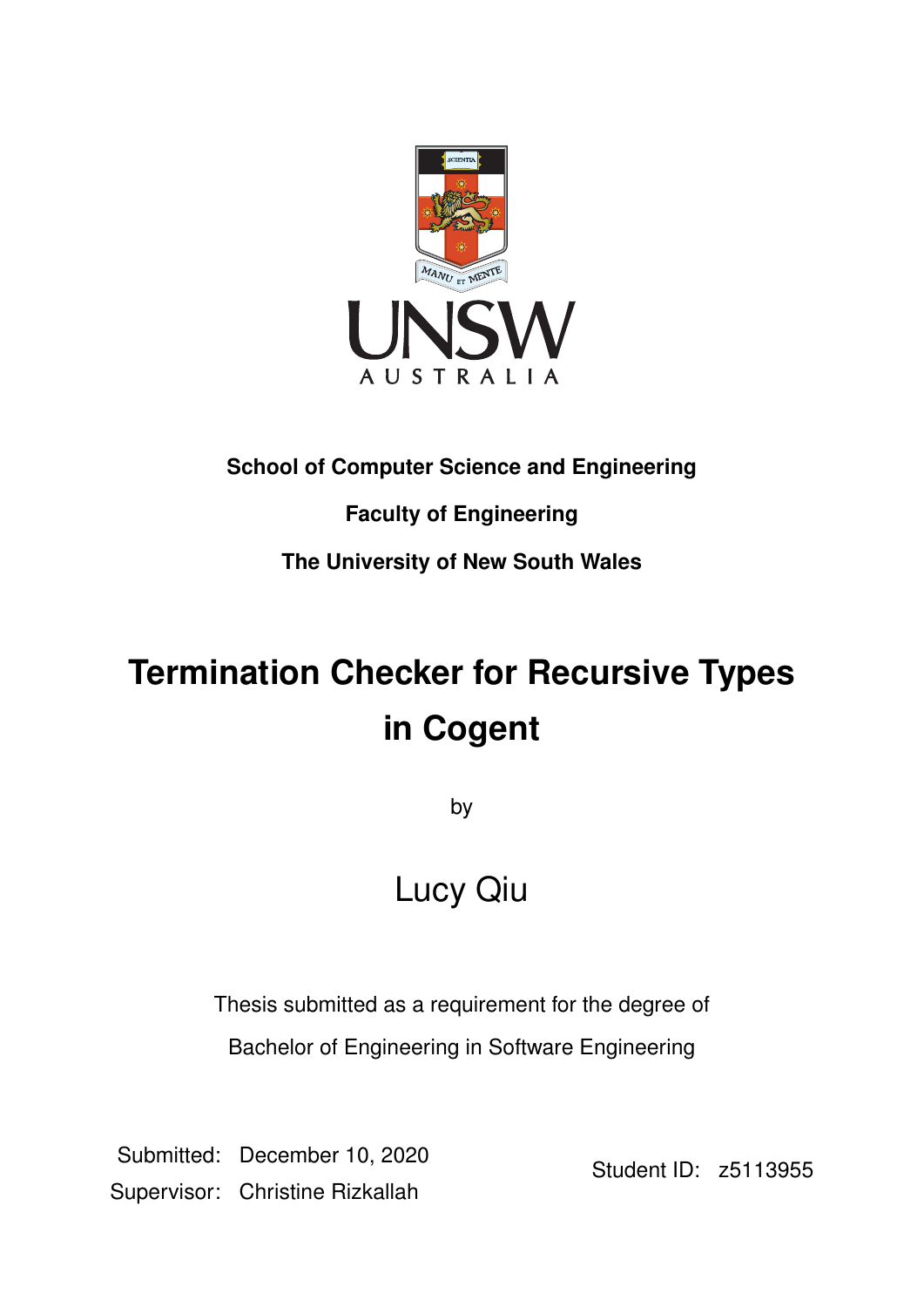# Acknowledgements

Thank you to Liam O'Connor and Christine Rizkallah for being great educators and introducing me to formal methods. This thesis is inspired from previous work on the COGENT language by Emmet Murray; thank you for your optimism and support throughout my thesis.

I would like to express my deepest gratitude to Christine Rizkallah and Vincent Jackson for their guidance, insights, ideas and feedback throughout the year. This thesis would not have been completed without you.

Thank you to my wonderful friends for their support and companionship throughout the year; Lucy Qu, Blaise, Nancy, Yuseph, Mark, Flora, Rui and many others. Thanks especially to Lucy and Blaise for their empathy, humour and encouragement.

Finally, I would like to express my eternal gratitude to my parents for their warmth, kindness and guidance.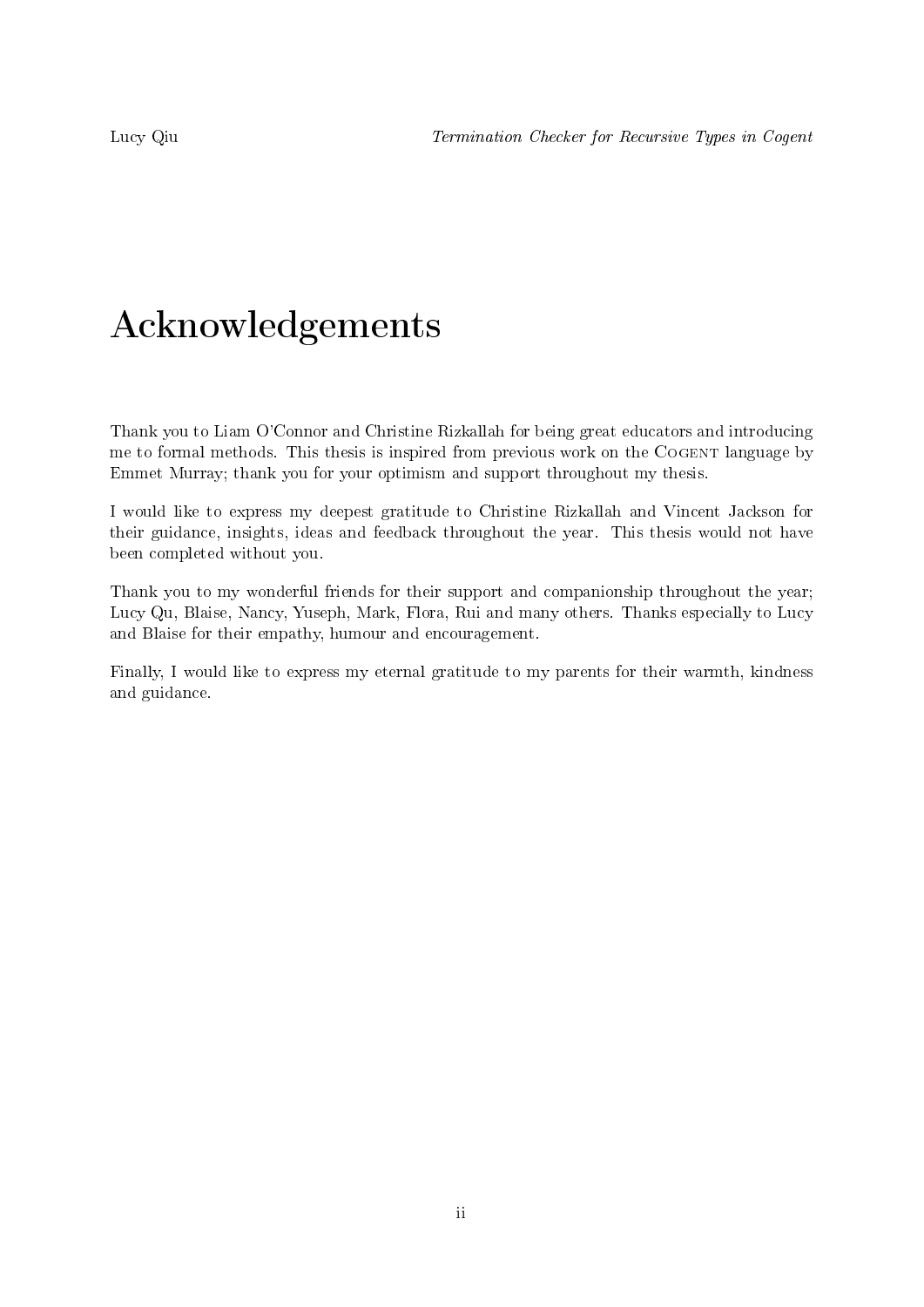# Abstract

Cogent is a linearly-typed functional programming language developed in Haskell for implementing trustworthy and efficient systems code. Recently, a restricted form of recursion was added to COGENT. To ensure that COGENT only permits terminating functions, there exists a basic termination checker that permits a small subset of terminating recursive functions. This project aims to implement a more permissive termination checker for recursive types in Cogent using techniques of structural recursion and lexicographic ordering.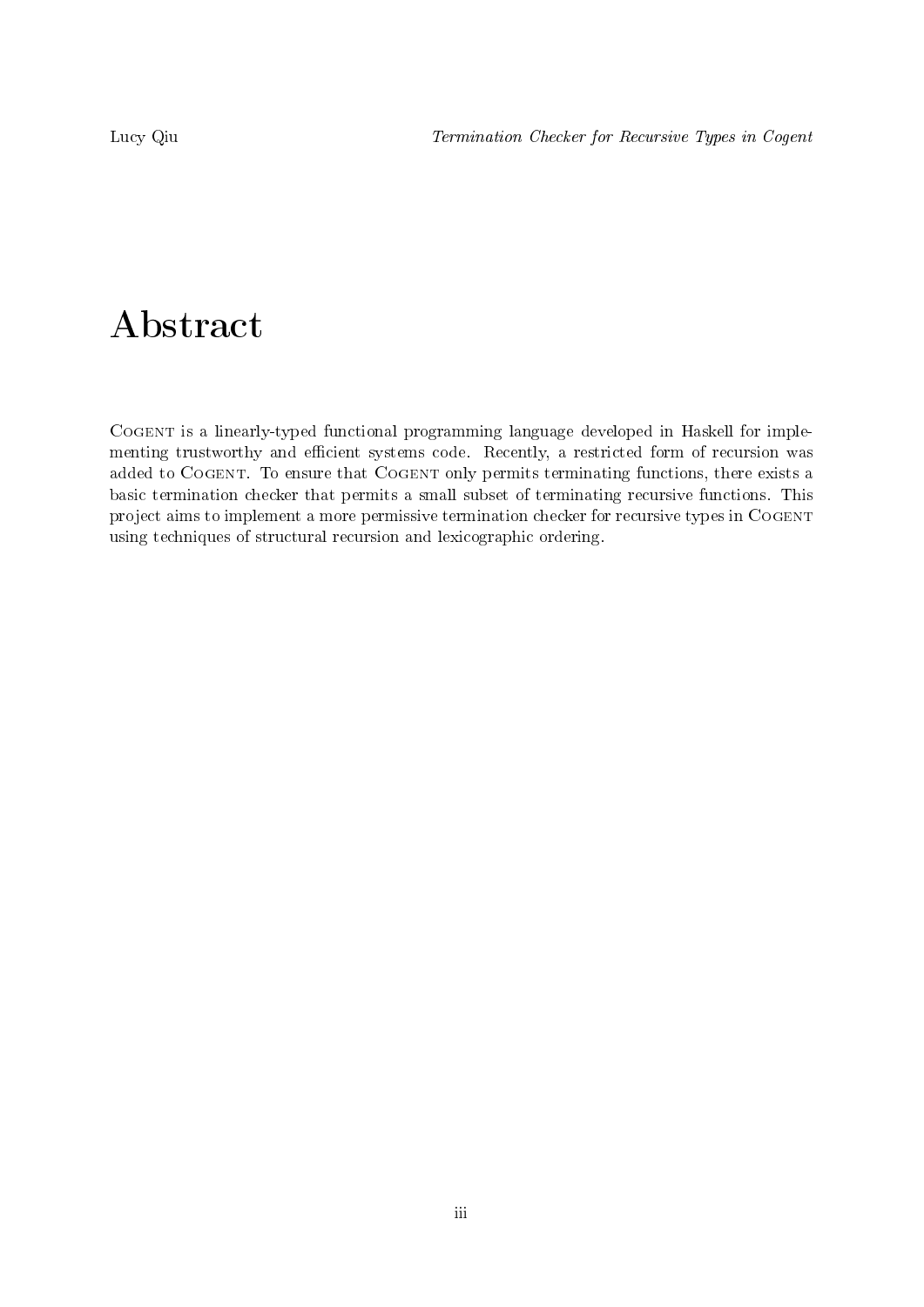# Contents

| $\mathbf 1$ |     | Introduction |                                                                                                                                                                                                                                | 1              |
|-------------|-----|--------------|--------------------------------------------------------------------------------------------------------------------------------------------------------------------------------------------------------------------------------|----------------|
| $\bf{2}$    |     |              | <b>Literature Review</b>                                                                                                                                                                                                       | 3              |
|             | 2.1 |              |                                                                                                                                                                                                                                | 3              |
|             |     | 2.1.1        |                                                                                                                                                                                                                                | $\overline{4}$ |
|             |     | 2.1.2        |                                                                                                                                                                                                                                | $\overline{4}$ |
|             |     | 2.1.3        | Type Inference entering the service contract of the service of the International Contract of the International Contract of the International Contract of the International Contract of Table                                   | 6              |
|             | 2.2 |              |                                                                                                                                                                                                                                | 6              |
|             |     | 2.2.1        |                                                                                                                                                                                                                                | 6              |
|             |     | 2.2.2        |                                                                                                                                                                                                                                | 8              |
|             | 2.3 |              |                                                                                                                                                                                                                                | 9              |
|             |     | 231          |                                                                                                                                                                                                                                | 9              |
|             |     | 2.3.2        | Type Annotations enterprise in the contract of the contract of the Announcement Contract of the Contract of the Announcement Contract of Announcement Contract of the Announcement Contract of Announcement Contract of Announ | 12             |
|             | 2.4 |              | COGENT's Previous Termination Checker (Albert ), Albert (Albert ), Albert (Albert ), Albert (Albert ), Albert (Albert ), Albert (Albert ), Albert (Albert ), Albert (Albert ), Albert (Albert ), Albert (Albert ), Albert (Alb | 13             |
|             |     | 2.4.1        | Limitations in the contract of the contract of the contract of the contract of the contract of the contract of the contract of the contract of the contract of the contract of the contract of the contract of the contract of | 14             |
| $\bf{3}$    |     |              | <b>Completed Work</b>                                                                                                                                                                                                          | 15             |
|             | 3.1 |              |                                                                                                                                                                                                                                | 15             |
|             |     | $3.1.1$      |                                                                                                                                                                                                                                | 16             |
|             |     | 3.1.2        | Measures and an annual contract and an annual contract and an annual contract of the set of the set of the set of the set of the set of the set of the set of the set of the set of the set of the set of the set of the set o | 18             |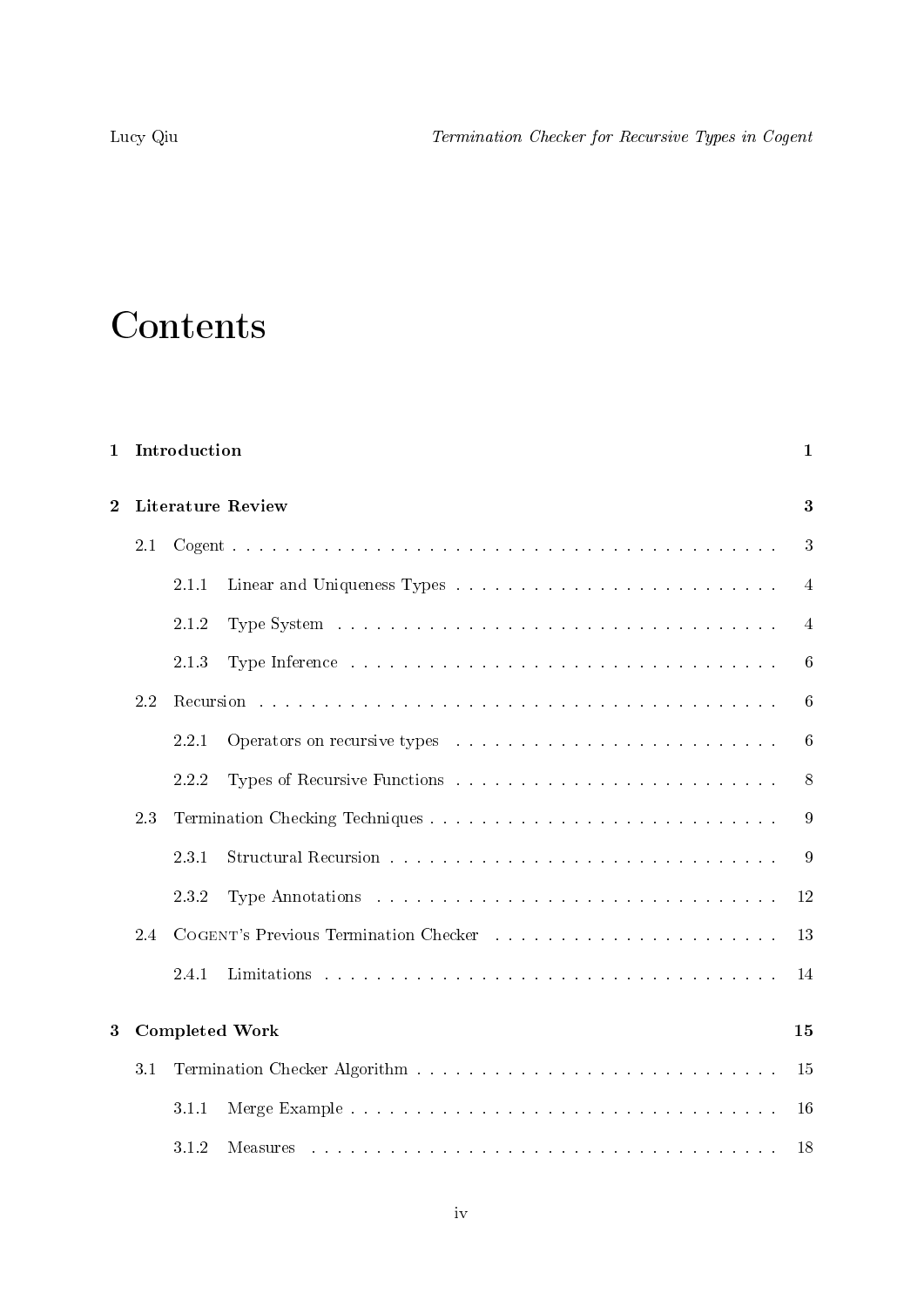| Lucy Qiu                          | Termination Checker for Recursive Types in Cogent |  |  |  |  |
|-----------------------------------|---------------------------------------------------|--|--|--|--|
|                                   | 3.1.3                                             |  |  |  |  |
|                                   | 3.1.4                                             |  |  |  |  |
| 3.2                               |                                                   |  |  |  |  |
| Limitations and Future Work<br>27 |                                                   |  |  |  |  |
| 4.1                               | -27                                               |  |  |  |  |
| 4.2                               |                                                   |  |  |  |  |
| 4.3                               | 28                                                |  |  |  |  |
| 4.4                               |                                                   |  |  |  |  |
|                                   |                                                   |  |  |  |  |

### Bibliography 30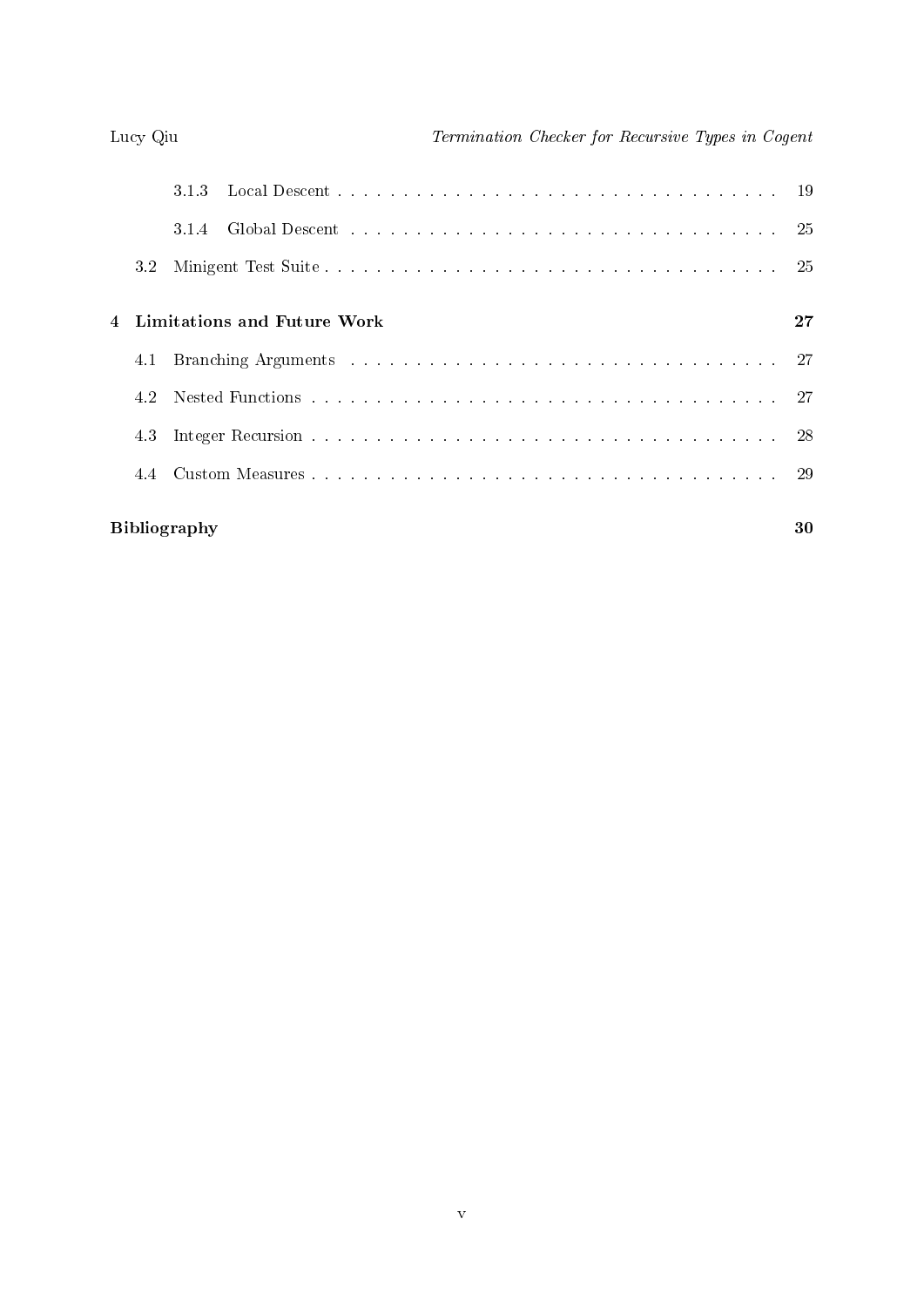Lucy Qiu Termination Checker for Recursive Types in Cogent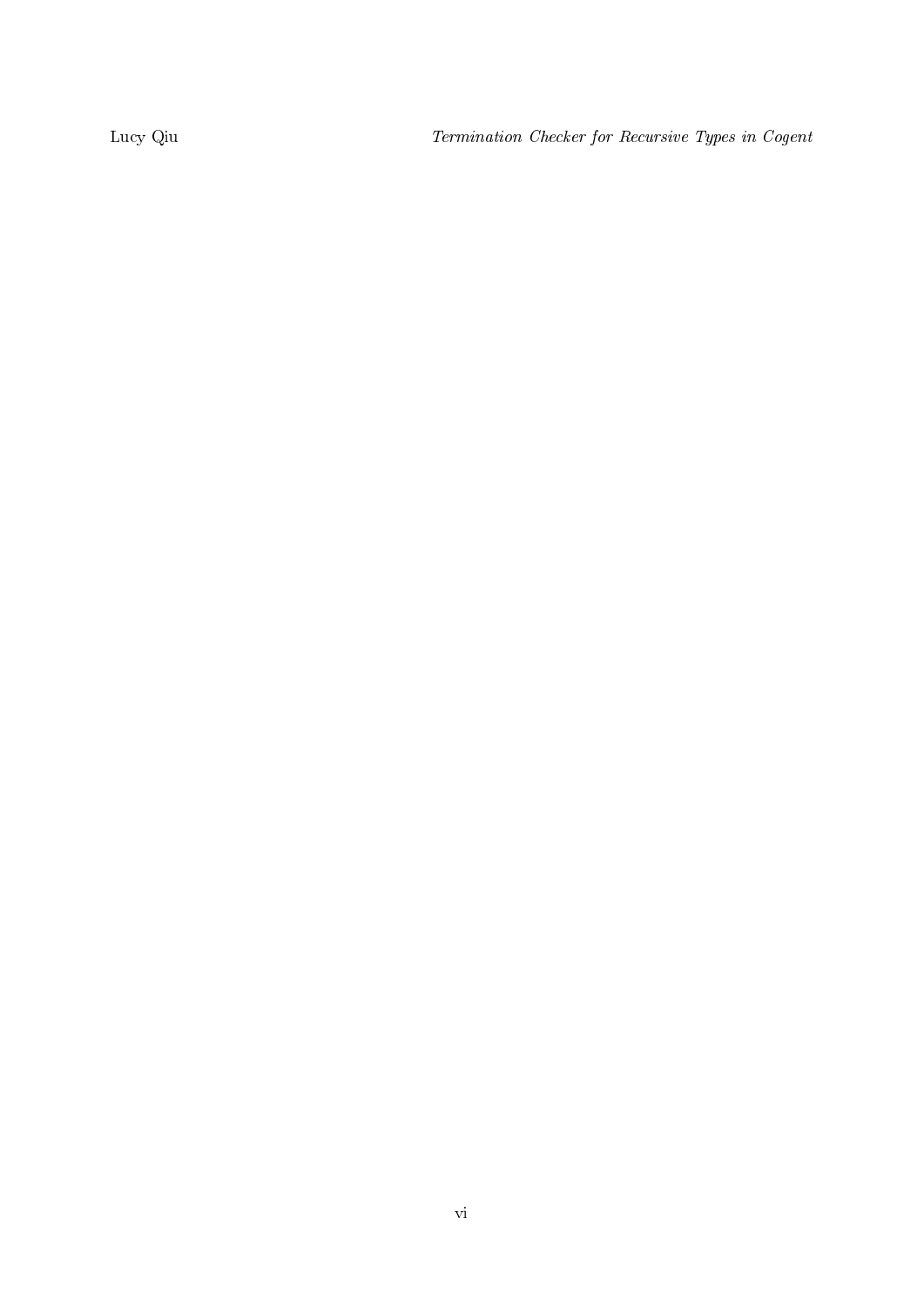## Chapter 1

## Introduction

Cogent (O'Connor, 2019) is a purely functional programming language designed for low level systems programming (Amani et al., 2016). The high-level COGENT language is compiled to a low-level language (C) with an automatically generated proof of correctness (O'Connor et al., 2016).

Cogent has a linear and uniqueness type system that guarantees memory safety and, due to exhaustive pattern matching and termination checking, is total by design. MINIGENT is a stripped down version of COGENT used for experimental purposes.

This thesis aims to improve the termination checker implemented by Murray (2019) inside Minigent, enabling it to recognise a larger subset of terminating recursive functions. Termination checking for functional languages relies on finding a measure on function arguments where successive recursive calls decrease in size. Prevalent termination checking approaches include structural recursion (Abel and Altenkirch, 2000) and type annotation (Abel, 2010). The former searches for a termination ordering where the recursive argument decreases in structural size from the function argument. The latter includes size information as part of the language itself, and solves termination constraints in the type checker to determine termination.

This thesis presents a solution based on structural recursion with lexicographic ordering. It improves upon the previous termination checker with the introduction of measures that can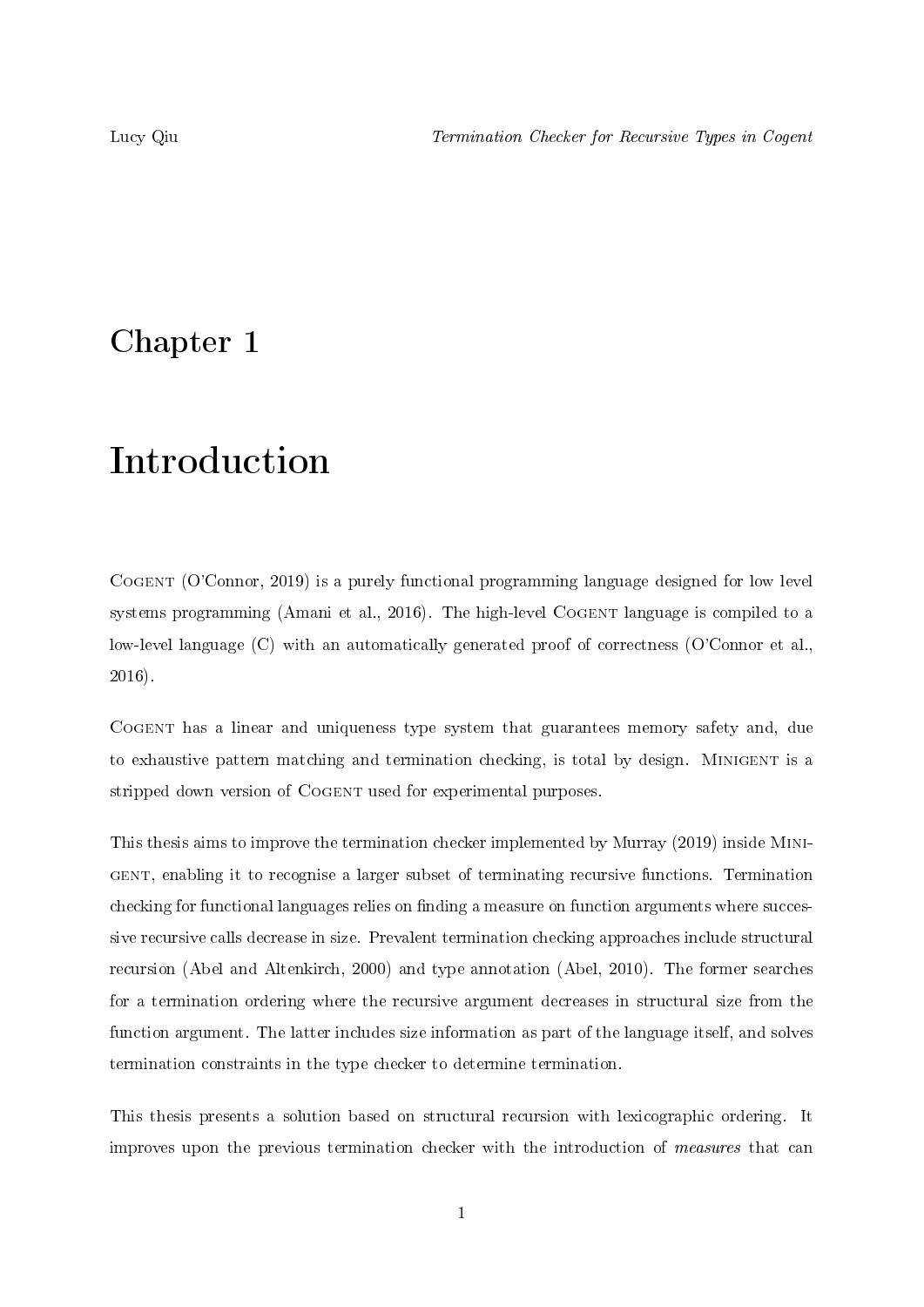be applied to function arguments to analyse structural size. From the generated measures, we search for a lexicographic termination ordering. This termination checker permits a subset of the structurally recursive functions and is extensible to other classes of recursive functions.

The main work of this thesis is the *local descent* algorithm, which attempts to prove that measures decrease at the recursive call. This idea can be adapted to other functional languages that do not have theorem provers (Isabelle's implementation) and perhaps provides a less complex alternative to existing implementations.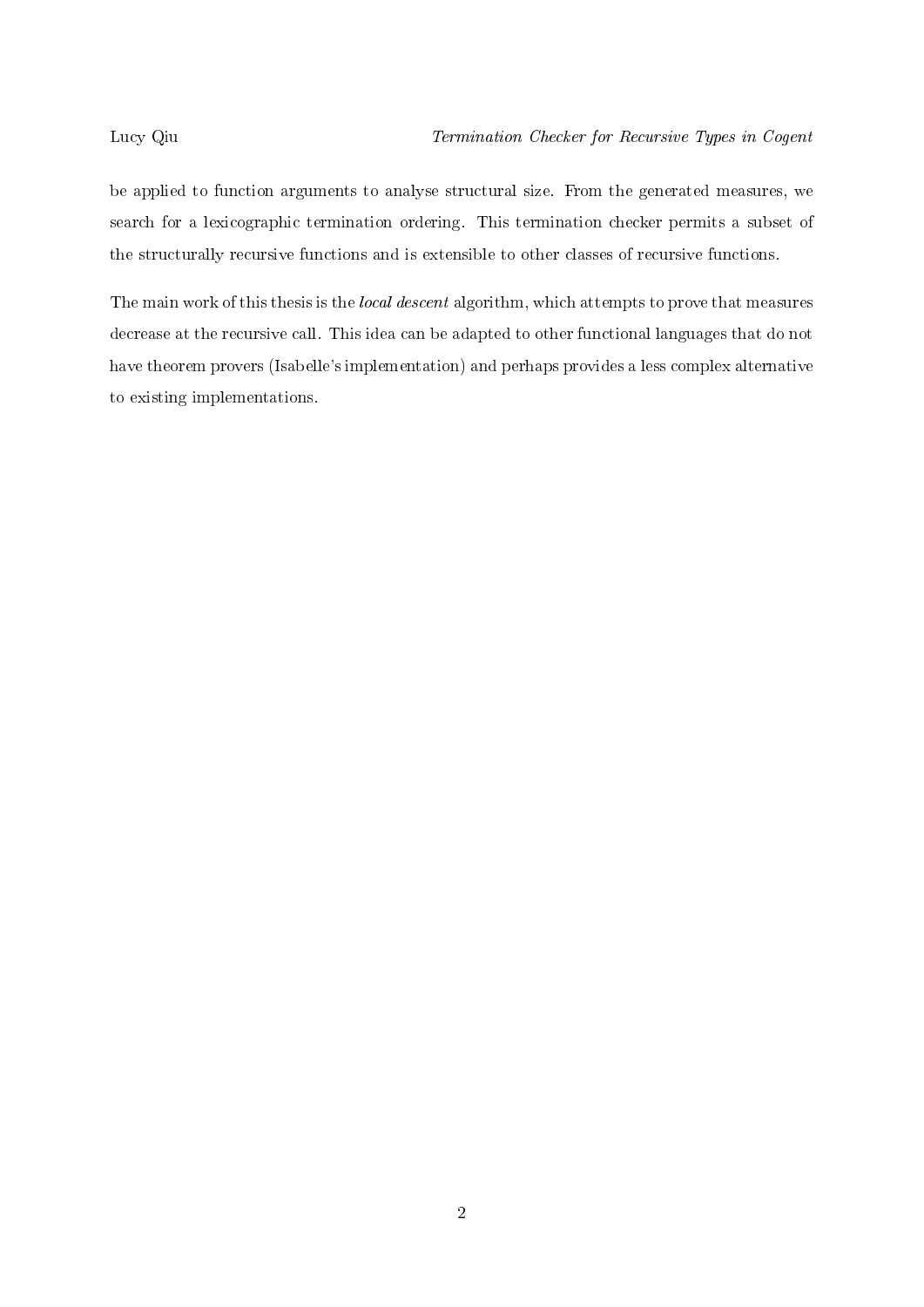### Chapter 2

## Literature Review

#### 2.1 Cogent

The motivation behind COGENT (O'Connor, 2019) is to provide engineers with a more convenient and cost effective method for verifying program correctness. COGENT features a certifying compiler that generates C code, an Isabelle/HOL embedding, and a proof that the C code refines the Isabelle/HOL embedding (O'Connor et al., 2016). Isabelle is a higher order logic (HOL) theorem prover (Nipkow et al., 2002). Refinement is a correctness preserving transformation, usually from the abstract (a specification) to the concrete (an implementation). In this case, the refinement proof provides an assurance that the results proven for the Isabelle/HOL embedding also hold for the C code.

Cogent features a linear and uniqueness type system that guarantees memory safety. A language is memory safe if invalid memory accesses are provably impossible for a well-typed program. The Cogent language is total due to exhaustive pattern matching and termination checking.

Minigent is a stripped down version of Cogent used for experimental purposes. Previously, a basic termination checker was implemented in Minigent (Murray, 2019). This thesis extends the aforementioned termination checker, enabling it to recognise a larger subset of terminating recursive functions.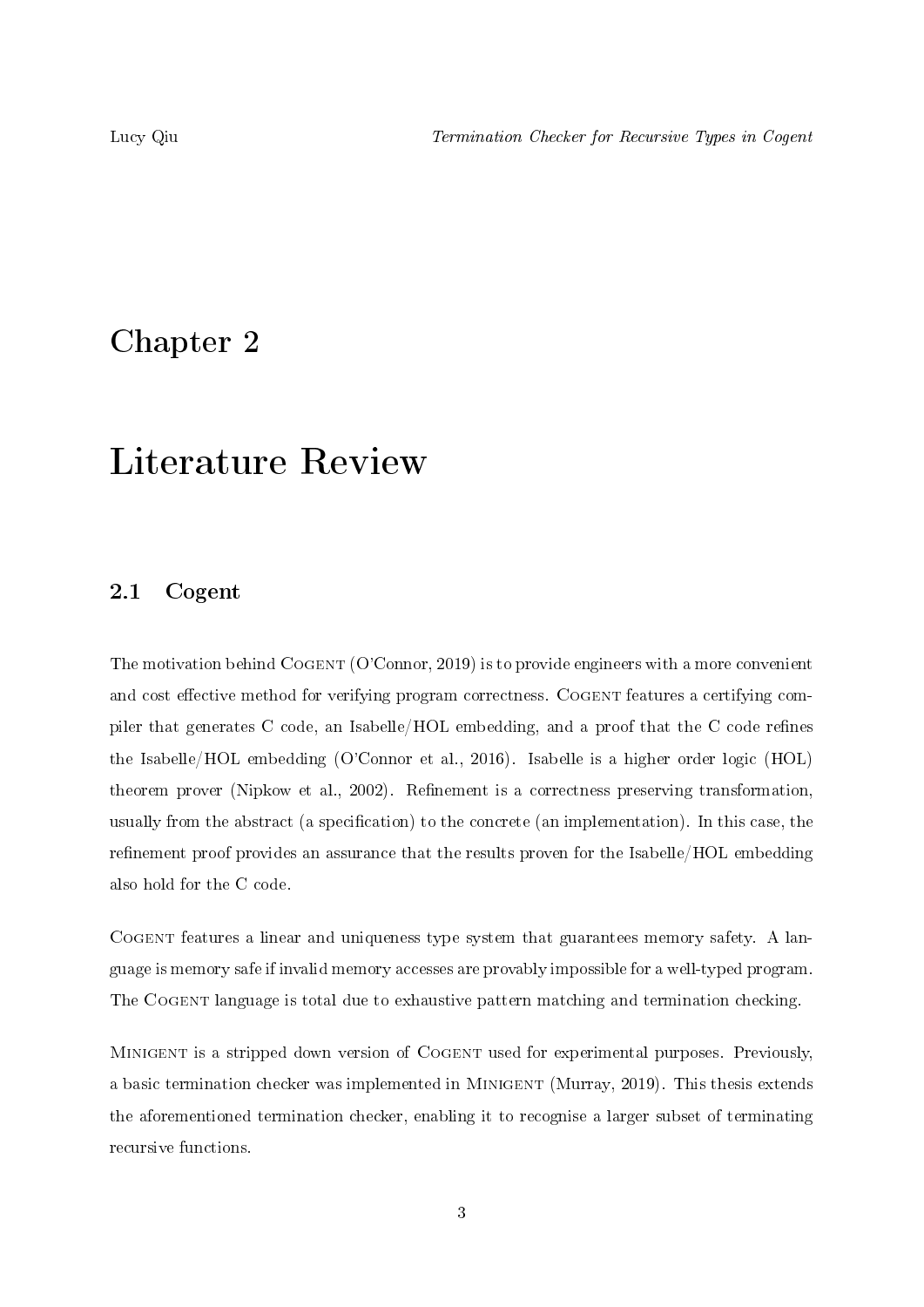#### 2.1.1 Linear and Uniqueness Types

Cogent uses a uniqueness type system, a kind of linear type system (Wadler, 1990a). In a linear type system, variables of linear type must be used exactly once. Uniqueness types apply this restriction globally so that throughout the lifetime of a linear-typed object, there is exactly one unique writeable reference to it. This ensures that the programmer frees all allocated memory without relying on run-time support such as garbage collection.

In Cogent, objects are either boxed (on the heap) or unboxed (on the stack). Linearity and uniqueness type constraints are only applied to writeable, boxed values as these require memory management and may be destructively mutated.

In the COGENT syntax, a hash  $(*)$  behind a record indicates that it is unboxed. A bang  $(!)$ behind a record indicates that a it is read-only.

#### 2.1.2 Type System

Cogent's type system consists of primitive types, type constructors for variants, records and recursive types.

#### Primitive Types

Cogent's primitive types consist of Boolean types, the four unsigned integer types U8, U16, U32, U64 and the unit type (), a single trivial inhabitant. Each of these primitive types are of xed size and are unboxed.

#### Variants

Variants are n-ary sum types. In COGENT, variants consist of a set of constructor names paired with types. The equivalent of Haskell's Maybe type is written in COGENT as:

type Maybe  $a = \langle$  Nothing | Just  $a >$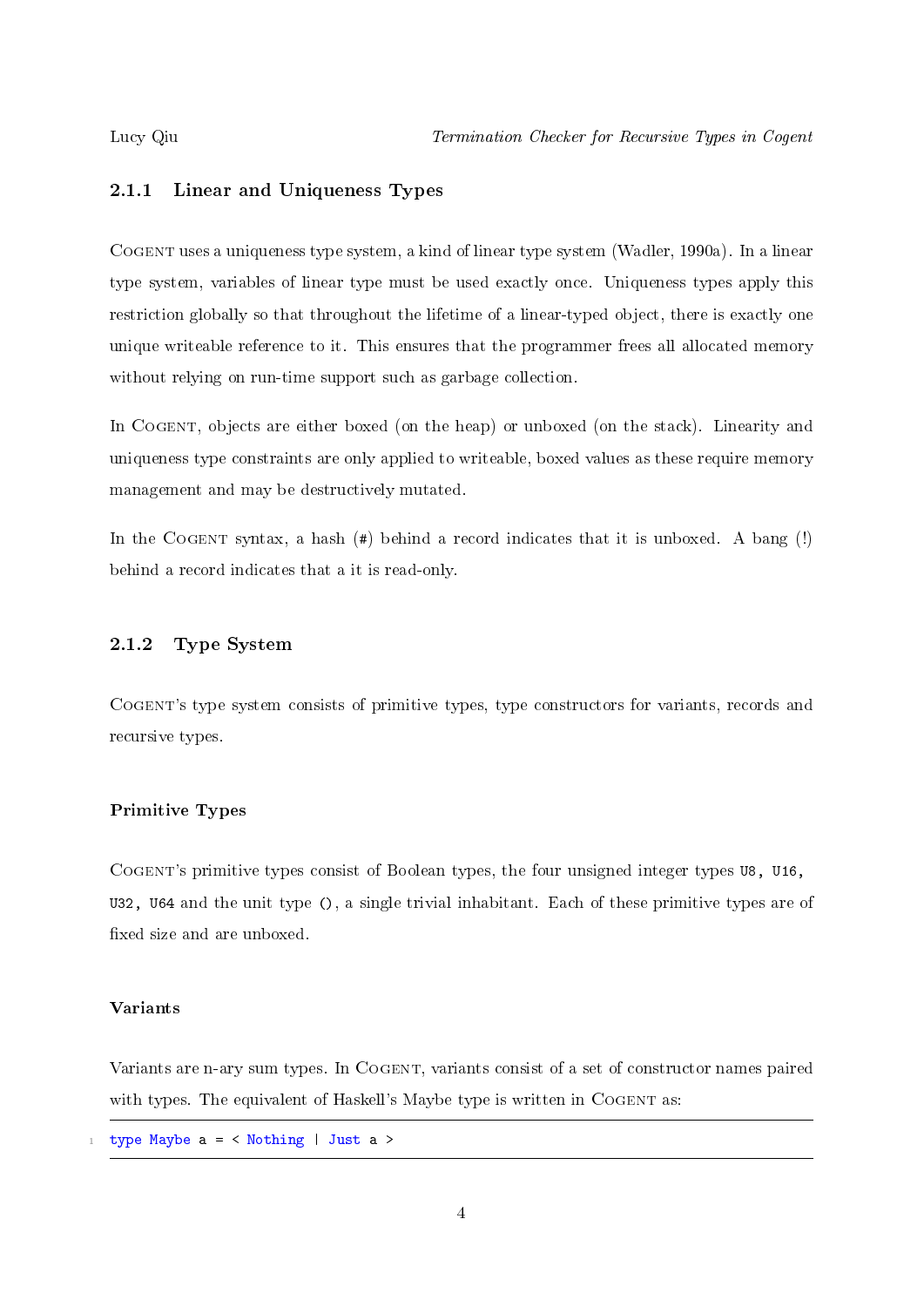#### Records

Records types are analogous to C structures; they consist of a set of named fields. A record may be boxed (stored on the heap) or unboxed (stored on the stack). The record Position stores x and y coordinates and a Boolean indicating if the position contains a mine or not:

type Position =  $\{x: \ \text{U8}, \ \text{y}: \ \text{U8}, \ \text{mine: } \text{Bool}\}\$ 

Recall that Cogent has a uniqueness type system, a kind of linear type system. Variables of linear type have exactly one unique writable reference and must be used exactly once. If a record is writeable, boxed, or contains linear fields, it is linear and must obey the corresponding restrictions. Otherwise, if a record is readonly or unboxed with no linear fields, it is not linear and can be freely shared or discarded.

Linearly typed variables are used exactly once. Hence, when a linearly typed record is mutated, it is used and a new record must be introduced with the updated value. The two mutating operations we can perform on a record are take, which removes (uses) a field, and put, which assigns a field.

#### Recursive Types

A recursive type is a type that may reference itself. In COGENT, recursive types are implemented using records. Murray (2019) extends the record syntax introduced by O'Connor (2019) with the recursive parameter rec to describe recursive record types in Cogent:

 $\tau := \text{rec } t \left\{ \overline{f_i^u \tau_i} \right\}$ 

where  $f_i^u$  describes the  $i^{th}$  field of the record with usage tag u, which is of type  $\tau_i$ . A usage tag is a boolean that indicates whether the corresponding field is taken or present. The  $\overline{\text{overline}}$ indicates a set; the order of the fields is unimportant. Recursive types are always boxed and must obey linearity restrictions.

For a concrete example, consider the recursive list type in Cogent: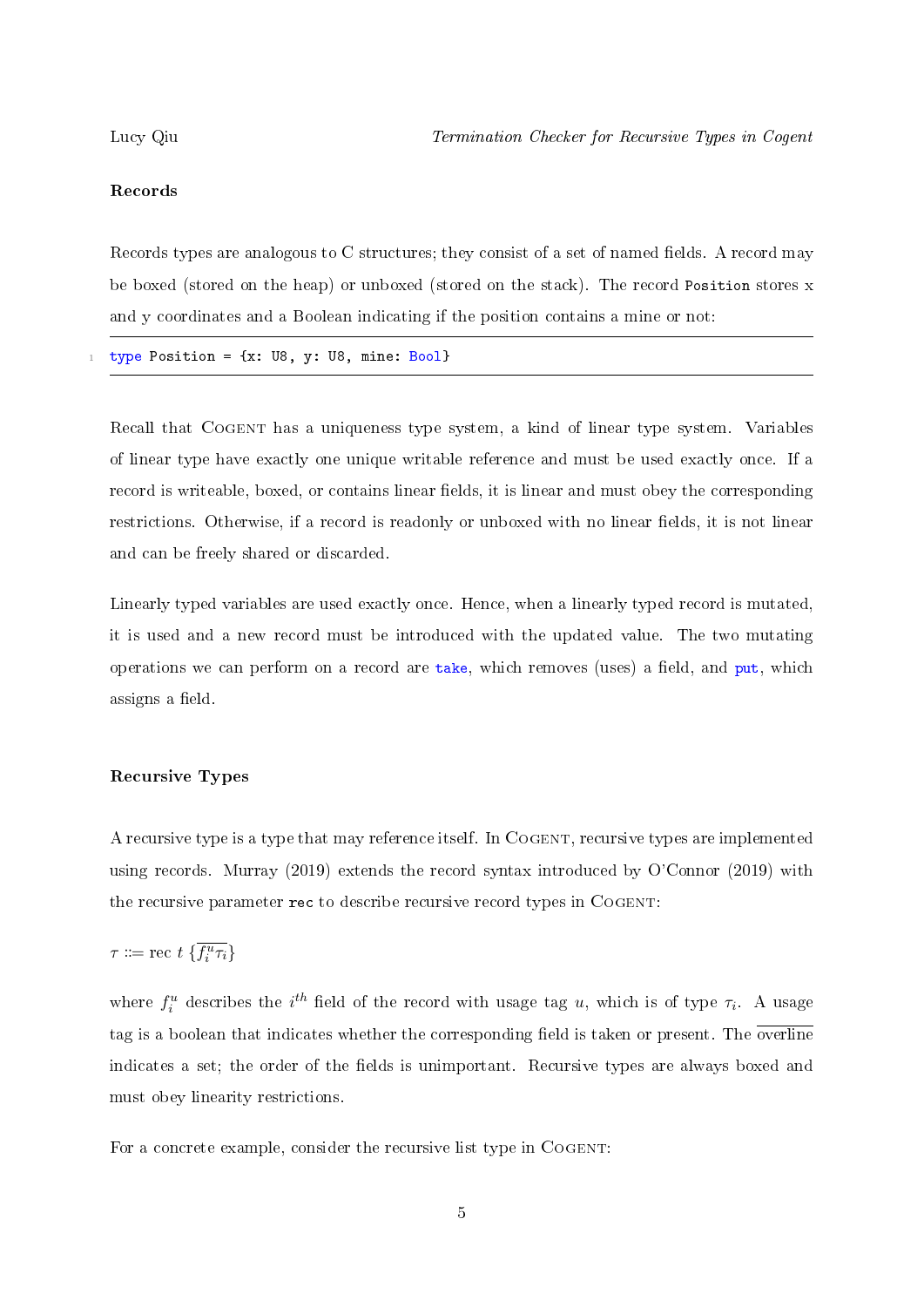type List = rec t {  $1:$  < Nil Unit | Cons (t, U32) > }

The recursive parameter  $t$  is denoted by the keyword rec. The List data type has one field 1, which contains a variant constructed by either Nil or Cons. The usage tag changes depending on the operations performed on the list. For example, a list with one element would have usage tag 'present'. If that element is removed via the take operator, the usage tag becomes 'taken'. If an element is inserted via the put operator, the usage tag once again becomes `present'.

#### 2.1.3 Type Inference

Cogent features constraint-based type inference involving a constraint generator and a constraint solver (O'Connor, 2019). The constraint generator takes a context, term and type and outputs constraints describing the relationship between types. A type may contain unknowns or unification variables that are to be determined by the constraint solver. The constraint solver takes a set of constraints and a set of axioms about type variables. Given that the original constraint set was satisfiable, there should remain a satisfying assignment to each unification variable.

#### 2.2 Recursion

Before elaborating on termination checking strategies, it is useful to have a brief discussion on the definitions and properties of recursive types and recursive functions.

#### 2.2.1 Operators on recursive types

The operators roll and unroll, also classically referred to as *fold* and *unfold*, are used to manipulate recursive types.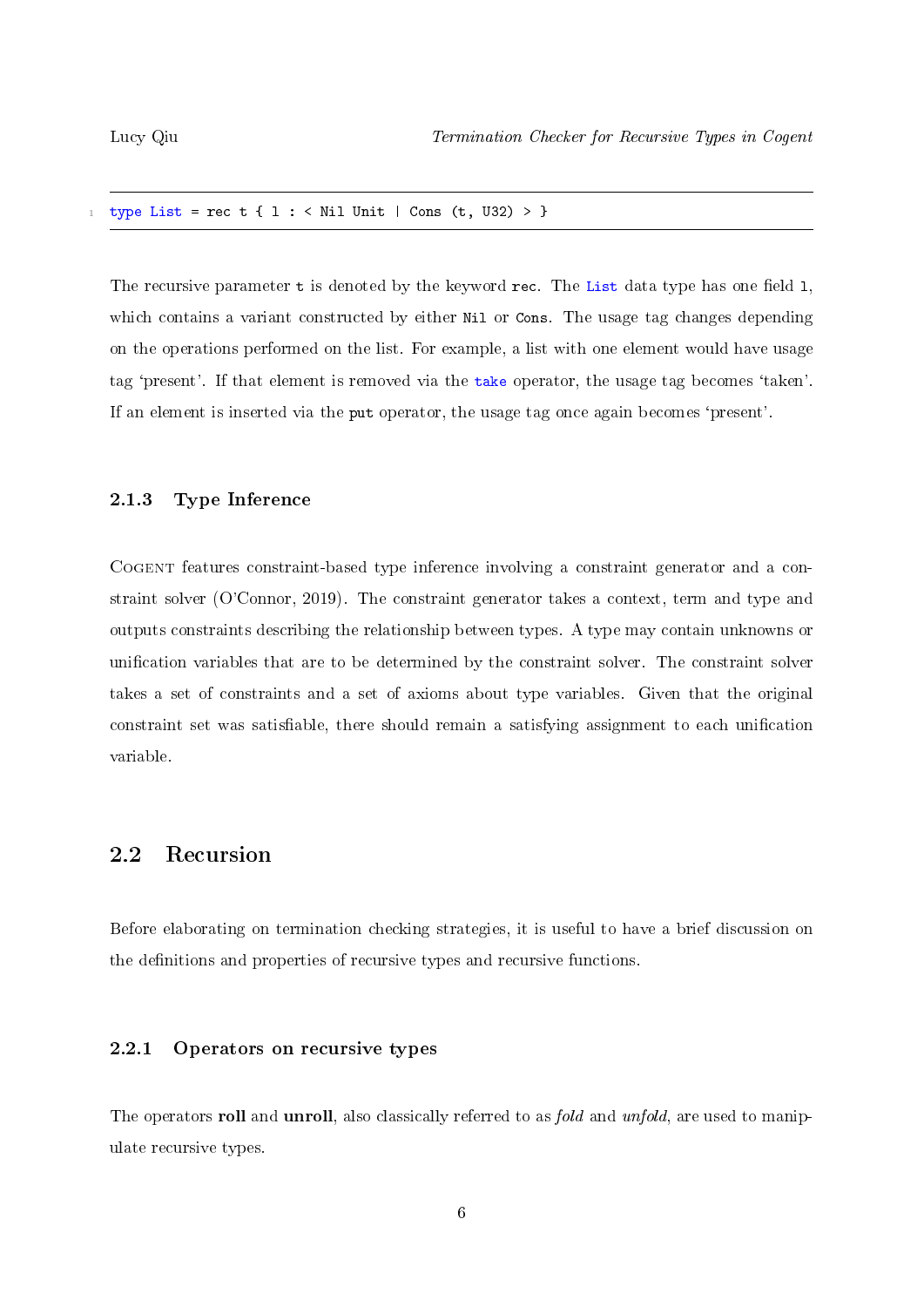roll constructs a recursive type from a recursive expression by placing it into the recursive form specified by the definition.

unroll performs one unfolding of a recursive type by substituting the recursive parameter into the body of the recursive type. The unrolling of a recursive type rec t.  $\tau$  is the type derived by replacing all instances of  $\tau$  by itself, rec t.  $\tau$ .

The standard static semantics for the roll and unroll operators are:

$$
\frac{\Gamma \vdash e : \tau [t \coloneqq \text{rec } t. \tau]}{\Gamma \vdash \text{roll } e : \text{rec } t. \tau} \qquad \frac{\Gamma \vdash e : \text{ rec } t. \tau}{\Gamma \vdash \text{unroll } e : \tau [t \coloneqq \text{rec } t. \tau]}
$$

A concrete example of unroll performed on a list of integers:

datatype 
$$
list = \text{rec } t \cdot 1 + (Int \times t)
$$
  
unroll  $list = 1 + (Int \times \text{rec } t \cdot 1 + (Int \times t))$   
unroll ( unroll  $list) = 1 + (Int \times (1 + (Int \times \text{rec } t \cdot 1 + (Int \times t)))$ 

Each unroll operator performs one unfolding of the recursive data type via substitution.

In COGENT specifically, the roll and unroll operators are defined as:

roll rec 
$$
t
$$
.  $\{\overline{f_i^u \tau_i}\} = t_r$   
unroll  $t_r$  = rec  $t$ .  $\{\overline{f_i^u \tau_i}\}$ 

Where  $t_r$  is a recursive type, and rec  $t \left\{ \overline{f_i^u \tau_i} \right\}$  is the recursive type expanded once.

Recursive types are implemented by tagging records with a recursive parameter, meaning that recursion can only happen on records.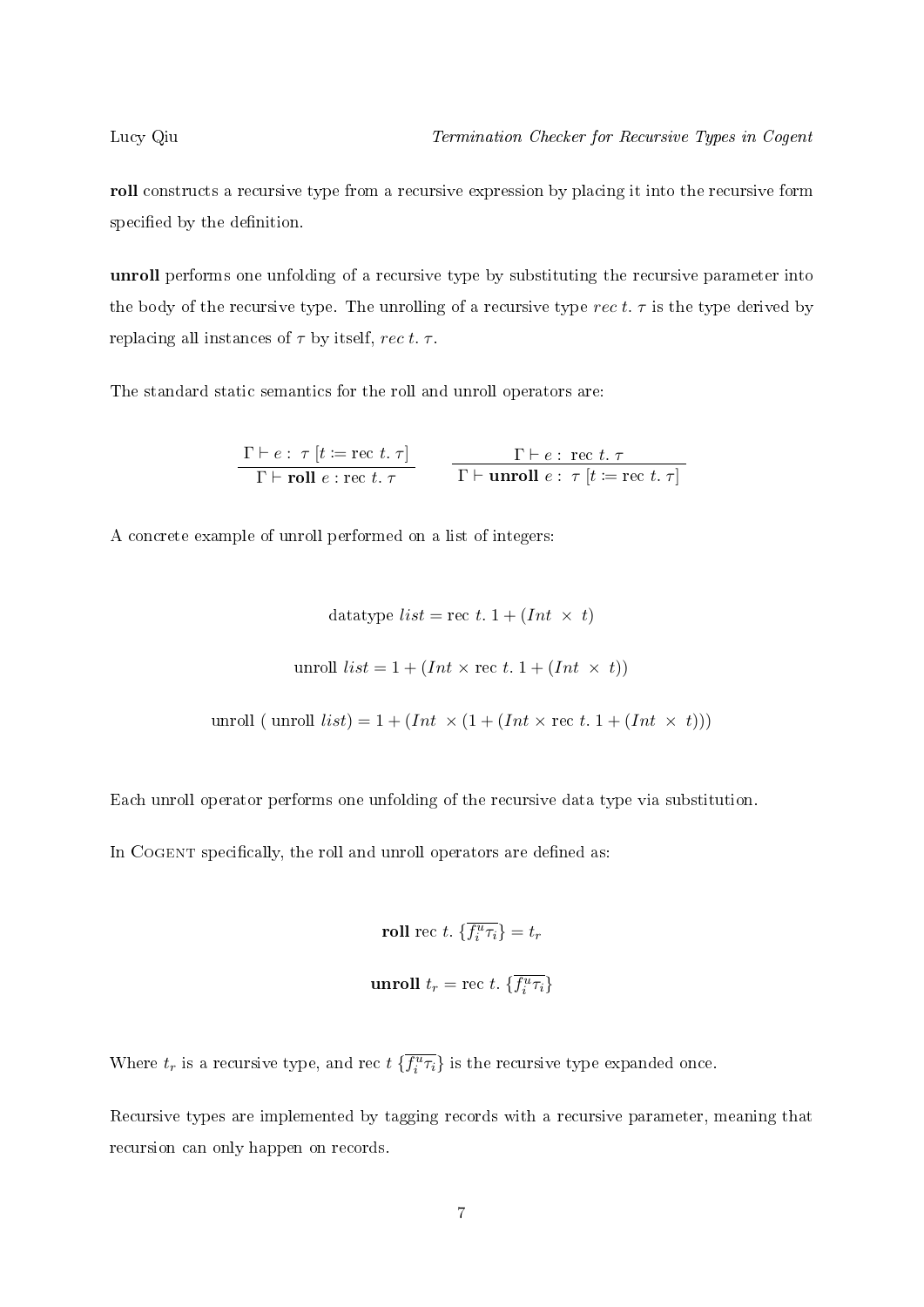#### 2.2.2 Types of Recursive Functions

There are various types of recursive functions, some of which are easier to prove terminating than others.

#### Primitive Recursive Functions

Colson (1991) describes a primitive recursive function as one that be constructed from the primitive recursive combinators; the constant function 0, the successor function succ, the projection function  $\pi_i^n(x_0, ..., x_i, ..., x_n) = x_i$ , the composition function  $S_m^n(f; c_1, ..., c_n) = f(c_1, ..., c_n)$  and the primitive recursive combinator  $Rec(b, s)$ .

If a function can be expressed using these primitive recursive combinators, then it is guaranteed to be terminating. Many of the recursive functions that we encounter in ordinary mathematics and programming are primitive recursive; identity, min, max, bounded sums and products, primality.

#### Structurally Recursive Functions

Structural recursion is induction over recursive data types, such as linked lists and trees. In Cogent, structural recursion is performed over recursive types implemented using records. In a structurally recursive function, at least one `structural size' is removed with each recursive call. Successive recursive calls eventually reach the bottom of the data structure and terminate. This means that structurally recursive functions are terminating, by definition.

The sumList function takes in a list of integers and outputs the sum of the list. The recursive call has argument  $xs$ , which is one structural size smaller than the input argument  $x:xs$ .

```
sumList :: [Int] -> Int
sumList [] = 0sumList (x:xs) = x + sumList xs
```
With structural recursion, we can define functions outside of the set of primitive recursive func-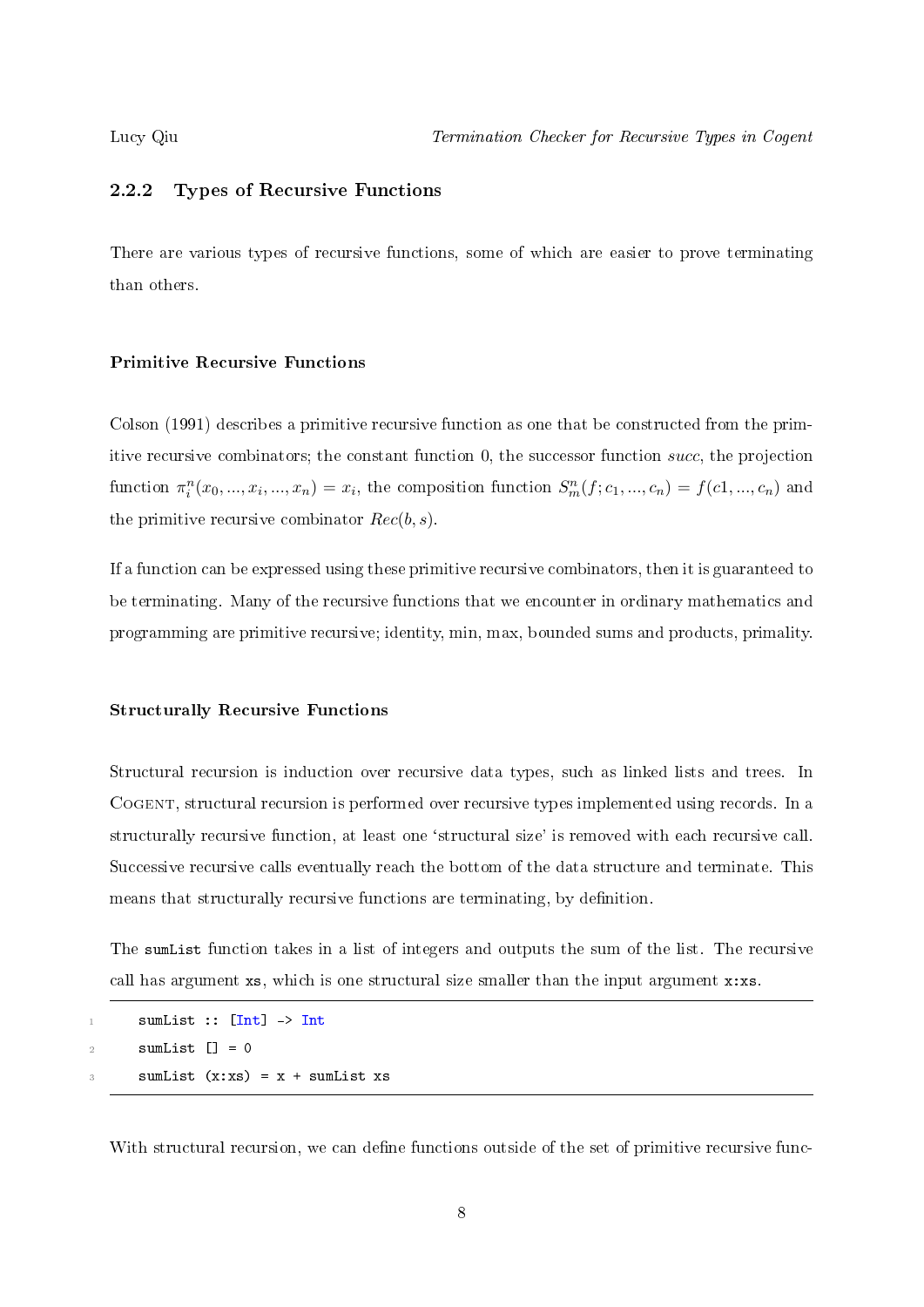tions, such as the Ackermann function. The Ackermann function operates over natural numbers defined by zero and suc. Here, either the first argument decreases, or it stays the same and the second argument decreases.

|       | $ack :$ Nat $\rightarrow$ Nat $\rightarrow$ Nat |
|-------|-------------------------------------------------|
| 2     | ack zero m = suc m                              |
| $3 -$ | ack (suc n) zero = ack n (suc zero)             |
|       | $ack (suc n) (suc m) = ack n (ack (suc n) m)$   |

#### Partial Recursive Functions

The class of partial recursive functions coincides with the class of Turing-computable and  $\lambda$ definable functions. They cannot be obtained via the primitive recursive combinators. Attempting to check functions for termination in this class is impossible as a result of the halting problem.

This thesis will focus on the class of structurally recursive functions. In Chapter 4 on future work, we provide suggestions describing how the termination checker can be extended beyond structurally recursive functions.

### 2.3 Termination Checking Techniques

The two main approaches utilised in implementing termination checkers are structural recursion and type annotations. Methods that analyse the program for structural recursion are implemented in ESFP (Telford and Turner, 2000), Twelf, and the foetus (Abel, 2010) termination checker (later implemented in an older version of Agda). Methods using type annotations are implemented in Applied Type System (Xi, 2004), MiniAgda (Abel, 2010) and, recently, Agda.

#### 2.3.1 Structural Recursion

In most functional programming languages, recursive functions are dened using pattern matching. Abel and Altenkirch (2000) describe the requirements necessary for these recursive functions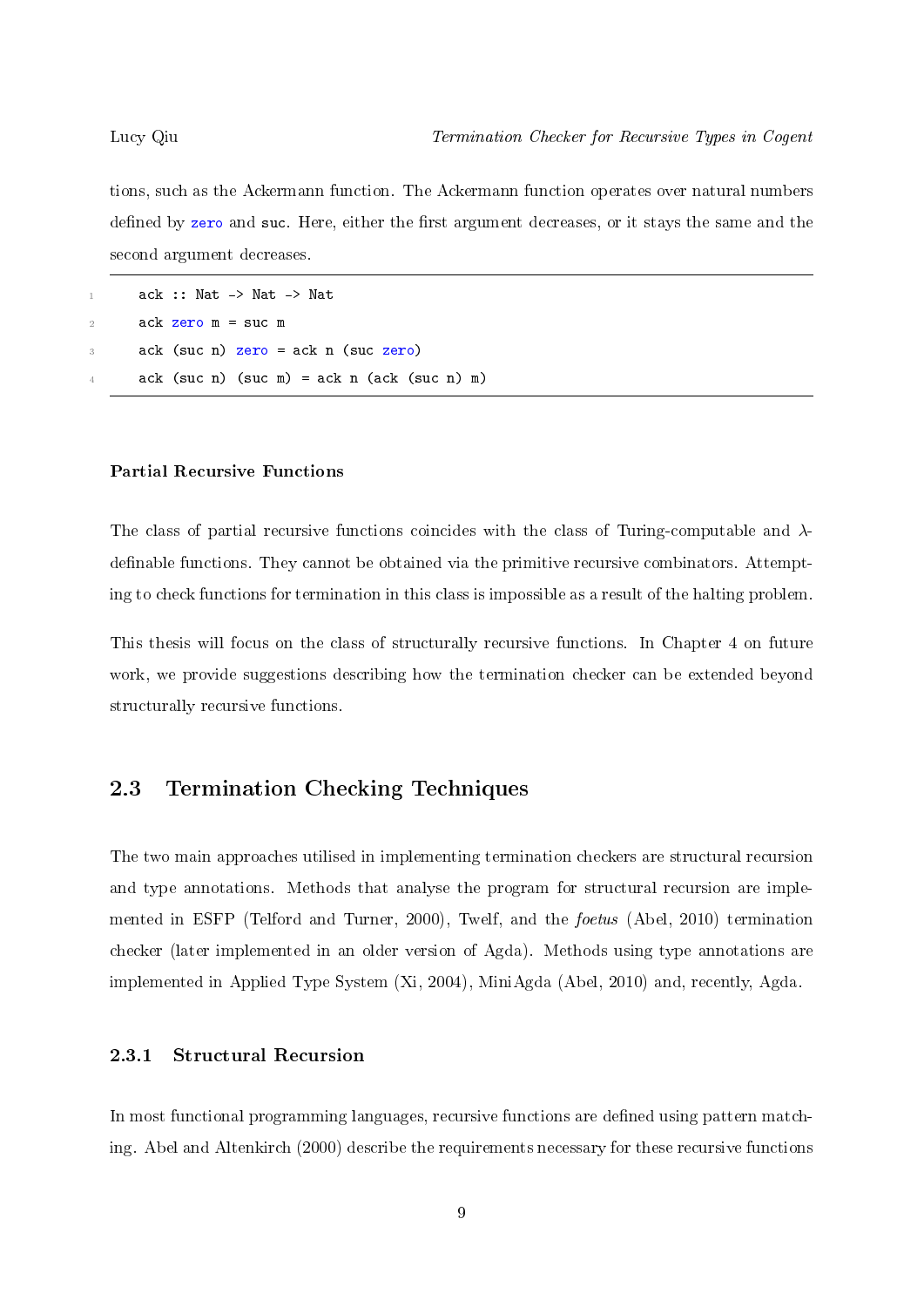to be terminating. First, patterns must be exhaustive and mutually exclusive. In general, and in Cogent, this is guaranteed by the type system of a language. Second, the function must be wellfounded. To define wellfounded recursion, we start with a wellfounded relation. A relation on a set A is wellfounded if every non-empty subset of A has a least element with respect to this relation. The idea of a wellfounded relation in mathematics can be mapped to wellfounded recursion, where infinite nested recursive calls are impossible due to the existence of a base case, or minimum element. Wellfoundedness can be ensured if a termination ordering can be given for the recursive function. A termination ordering is an ordering where arguments to child recursive calls are smaller than arguments to parent recursive calls. If a termination ordering exists, the function is wellfounded and terminates.

Structural ordering is one method of nding a termination ordering. If we can measure structural sizes between expressions and prove that successive recursive calls decrease in size, we can prove termination.

#### The *foetus* termination checker

Abel and Altenkirch (2000) introduce a language based upon lambda calculus, foetus, with sum types, product types and strictly positive recursive types. The foetus language contains a termination checker that searches for a termination ordering in the function.

The termination checker consists of three phases:

- 1. Function call extraction: collecting function calls and structural size information.
- 2. Call graph: generate a call graph from the size relations between expressions.
- 3. Termination: search the call graph for a termination ordering.

The success of a termination checker based on structural recursion is reliant on the size information collected from the function expression. The *foetus* termination checker uses destructors to determine size relations; a recursive argument  $t$  can be shown to be structurally smaller than its parent argument  $x$  if it is derived from  $x$  using only destructors. The order of a value is decreased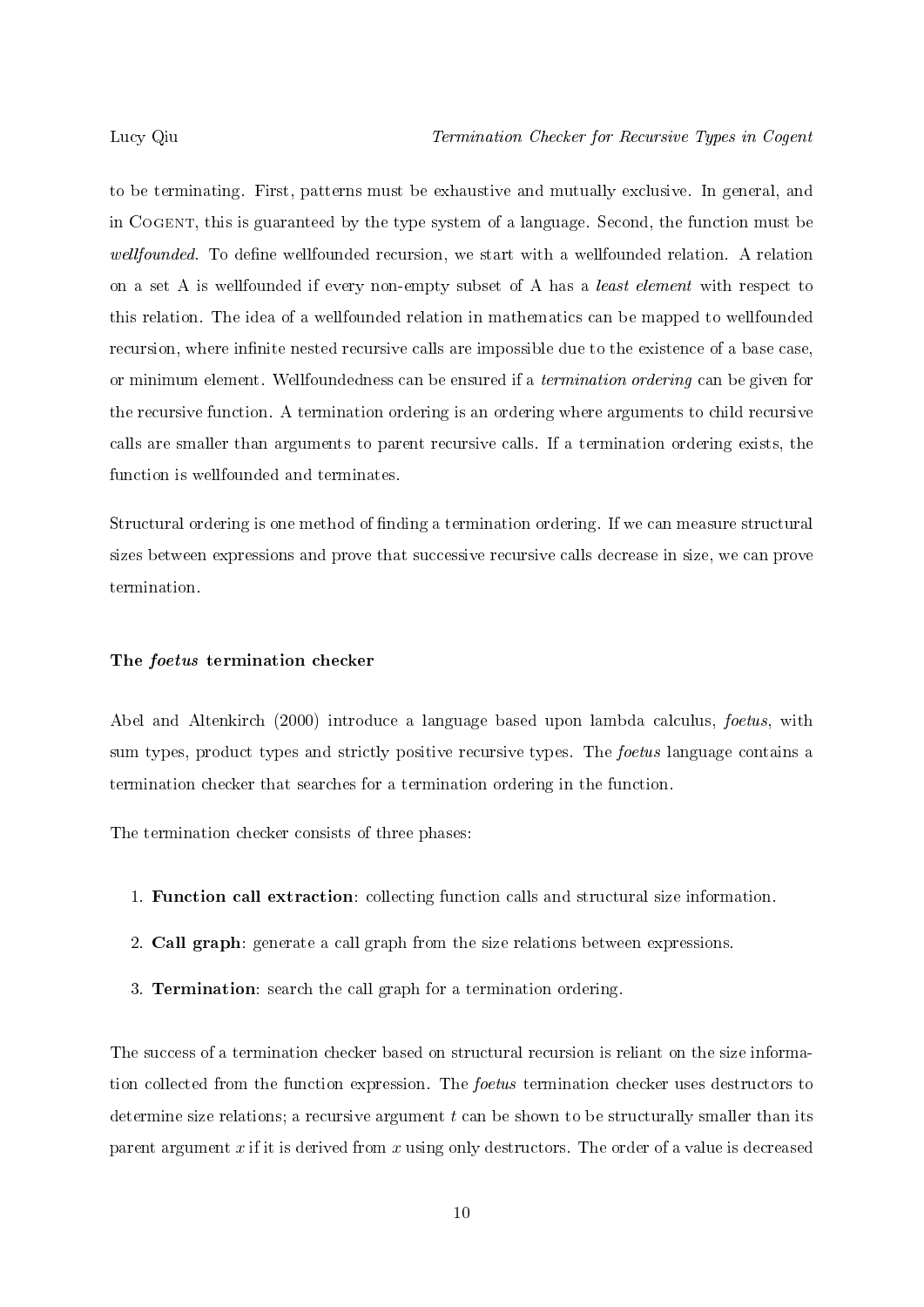by the unfold destructor, which unfolds a recursive type. Case, projection and application keep it at the same level.

The foetus termination checker, at its most basic level, is unable to recognise terminating recursive functions when:

- 1. Arguments contain constructors. This is because only destructors are considered to alter the size of an element.
- 2. Recursive arguments decrease in lexicographic order, as in the case of the Ackermann function. To resolve this, we need to search for a lexicographic termination ordering amongst the recursive calls.
- 3. The function is not structurally recursive. This is a limitation of the structural recursion method.

#### Measures and Lexicographic Ordering

The lexicographic termination tactic of Isabelle/HOL (Bulwahn et al., 2007) utilises the concept of measures to collect more size information. In Isabelle, measures are functions that map (in this case) function arguments to natural numbers. They are generated based on the type of an argument. Each type has different characteristics that we can measure on, so each type will generate a different set of measures.

Isabelle's termination checker works as follows:

- 1. Generate a set of measures to use for size analysis.
- 2. Apply each measure to each function call, input and recursive.
- 3. Compare the measures on each (input, recursive) argument pair. Attempt to prove that the measures decrease from the input argument to the recursive argument; this is termed local descent. Collect the results of local descent into a matrix. The rows refer to each recursive call, and the columns refer to each measure.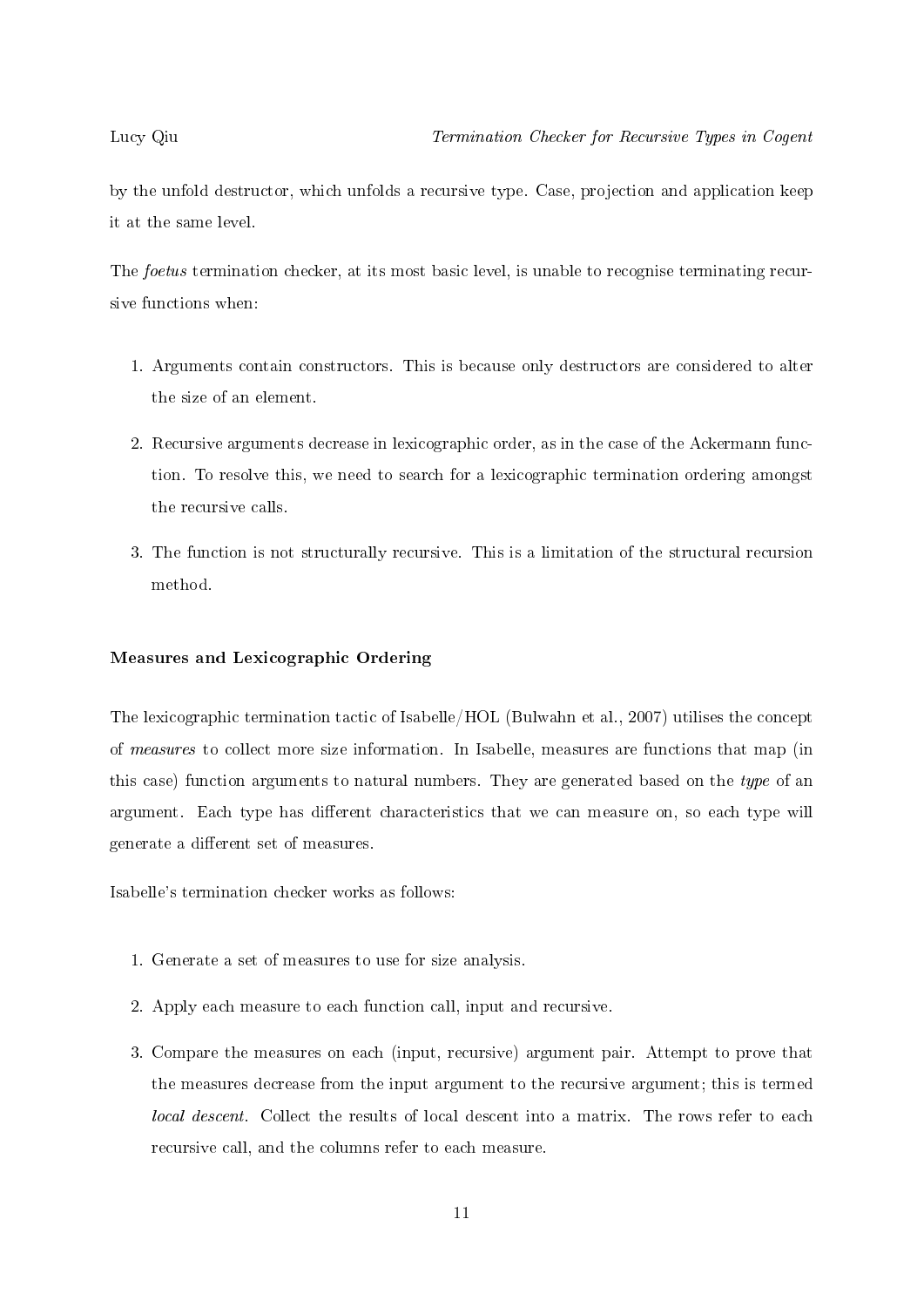4. Search for a lexicographic termination ordering from the matrix to determine termination; this is termed global descent.

Isabelle's method solves the first two limitations of the *foetus* termination checker. By measuring on the type of each argument, we can collect information on constructors as well as destructors. By creating a matrix containing the proof results of local descent, we can search for a lexicographic termination ordering.

This method can also be adjusted for non-structurally recursive functions by including measures (perhaps manually) and solving for them.

#### 2.3.2 Type Annotations

Type annotations (Abel, 2010) are an alternative, type-based method for termination checking where sizes are integrated directly into the type system. The programmer annotates functions with size information; this is passed into the type checker, which resolves size constraints to determine termination. If a satisfying assignment can be found for all *size unification variables*, the program terminates. As more size information is available, this method can improve upon many of the limitations present in structurally recursive methods. A type-based termination checker requires us to:

- 1. Integrate size arguments into the type system
- 2. Annotate types with explicit sizes
- 3. Type check the size annotations to prove termination

Type annotations may be implemented through dependent types (a type whose definition depends on the value of another type). In systems without dependent types, type annotations can be implemented via type constructors (create a new type containing a pair of type and size).

Type annotations present a more powerful termination checking method than structural recursion as more information is available and more dependencies can be recognised. This technique also scales well to higher-order constructions, including mutually recursive data types.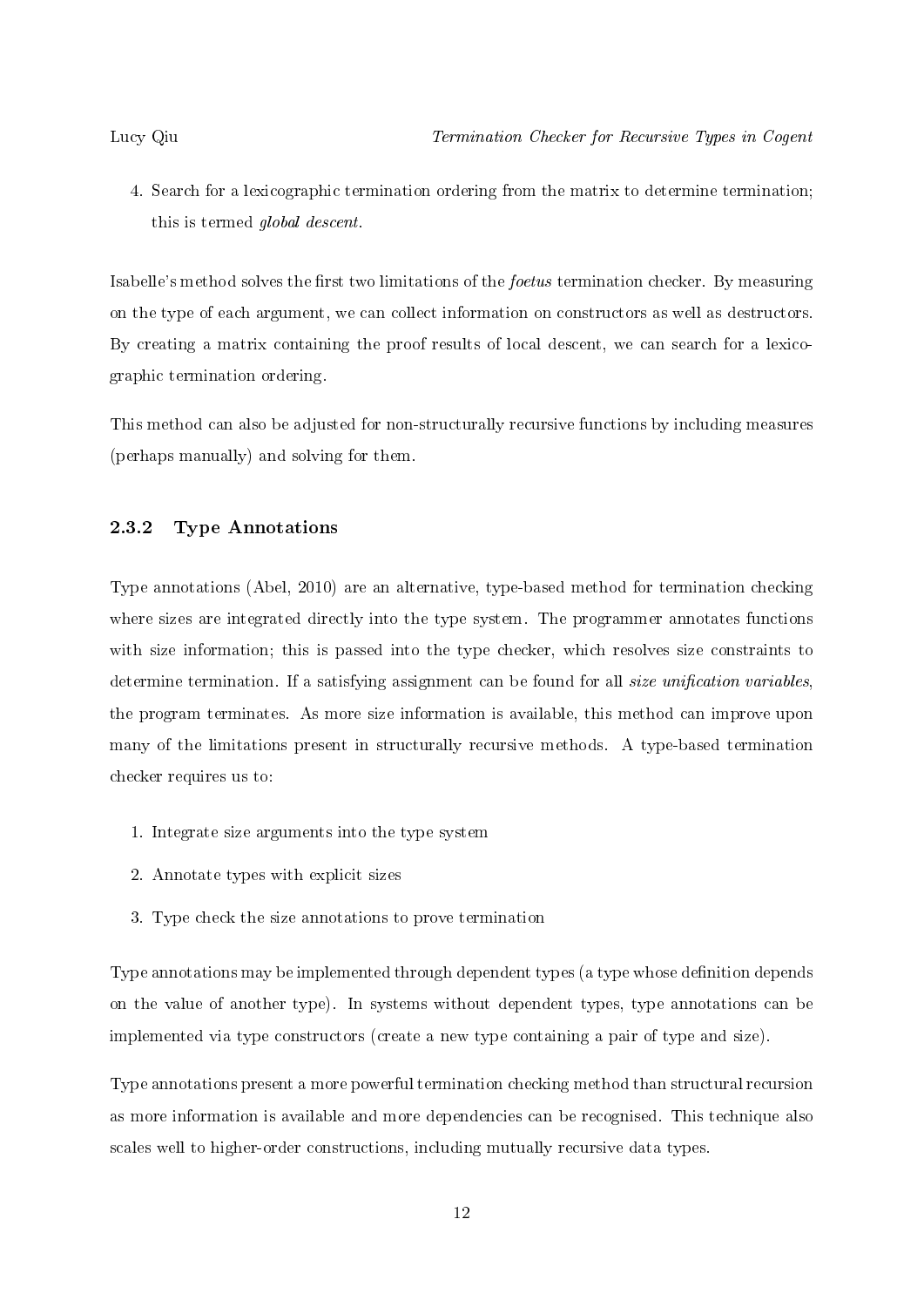However, these gains are balanced out by a range of drawbacks. First, implementing sized types requires signicant changes to the type system and type checker. Second, programmers are required to explicitly annotate recursive functions with size arguments. Lastly, memory is required to carry around type annotations until type checking is complete. Because of these disadvantages, we decided not to pursue the type annotation method.

### 2.4 COGENT's Previous Termination Checker

A method based off of structural recursion, as described Abel and Altenkirch (2000) was previously implemented in Cogent (Murray, 2019). This implementation has three parts: assertion generation, graph construction and graph traversal.

#### Assertion Generation

The expression body of a function is analysed to produce assertions between program variables. These assertions describe whether one program variable is less than or equal to another in terms of structural size. We determine these relationships by examining how data structures are mutated. In Cogent, recursive functions are implemented using records tagged with the recursive parameter. Mutating operations on records such as take (take a field from a record) and put (put a field into a record), indicate structural decrease and increase, respectively. Other expressions such as let and case do not change the structural size. Importantly, the implementation only gathers information on program variables. It does not collect assertions on any other Cogent expressions. This means that there are many terminating recursive functions that this implementation cannot recognise due to a lack of information.

#### Graph Construction

From the set of assertions, we construct a graph. An assertion  $x < y$  generates a directed edge from y to x. An assertion  $x = y$  generates a bidirectional edge between x and y.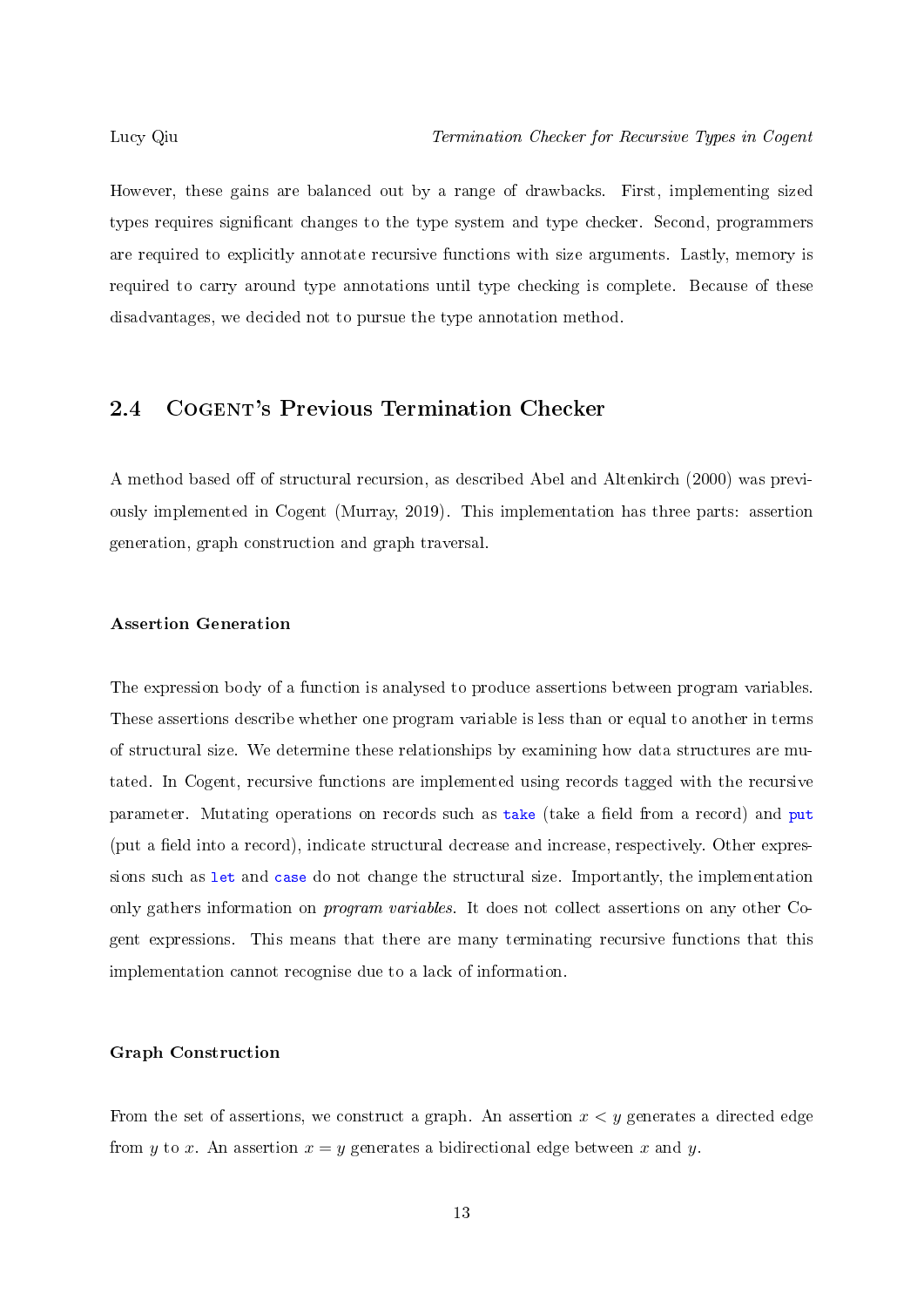#### Graph Traversal

Finally, we search the graph for a termination ordering. A one-way path from the input argument to each recursive argument indicates that the function is terminating, as we have a chain of assertions that demonstrate a strict structural decrease.

#### 2.4.1 Limitations

This implementation cannot deduce termination when:

1. Expressions are not explicitly placed into variables.

Functions must contain explicit take and put expressions when the record is mutated. This means that we cannot use shorthand notation for removing elements (eg. record.field) or constructing elements (eg. record = {field}).

2. Arguments contain constructors.

The termination checker can only determine termination when there is a clear path of destructors from the input argument to the recursive argument. It cannot perform the arithmetic that would be required for arguments that contain constructors.

3. Recursive arguments decrease in lexicographic order.

Functions such as the Ackermann function have arguments that decrease in a lexicographic order. This means that some recursive calls may not nececessarily contain a size decrease, but they lead to another recursive call that will terminate.

4. The function is integer recursive.

This is a limitation of the structurally recursive technique; integers do not have structural size in the conventional sense. If the language models integers as Peano numbers using zero and *succ* (eg. Agda), then structurally recursive techniques would be adequate. However, COGENT integers are implemented like C integers and thus can overflow and underflow. This means that any function performing recursion on integers would not be well-founded.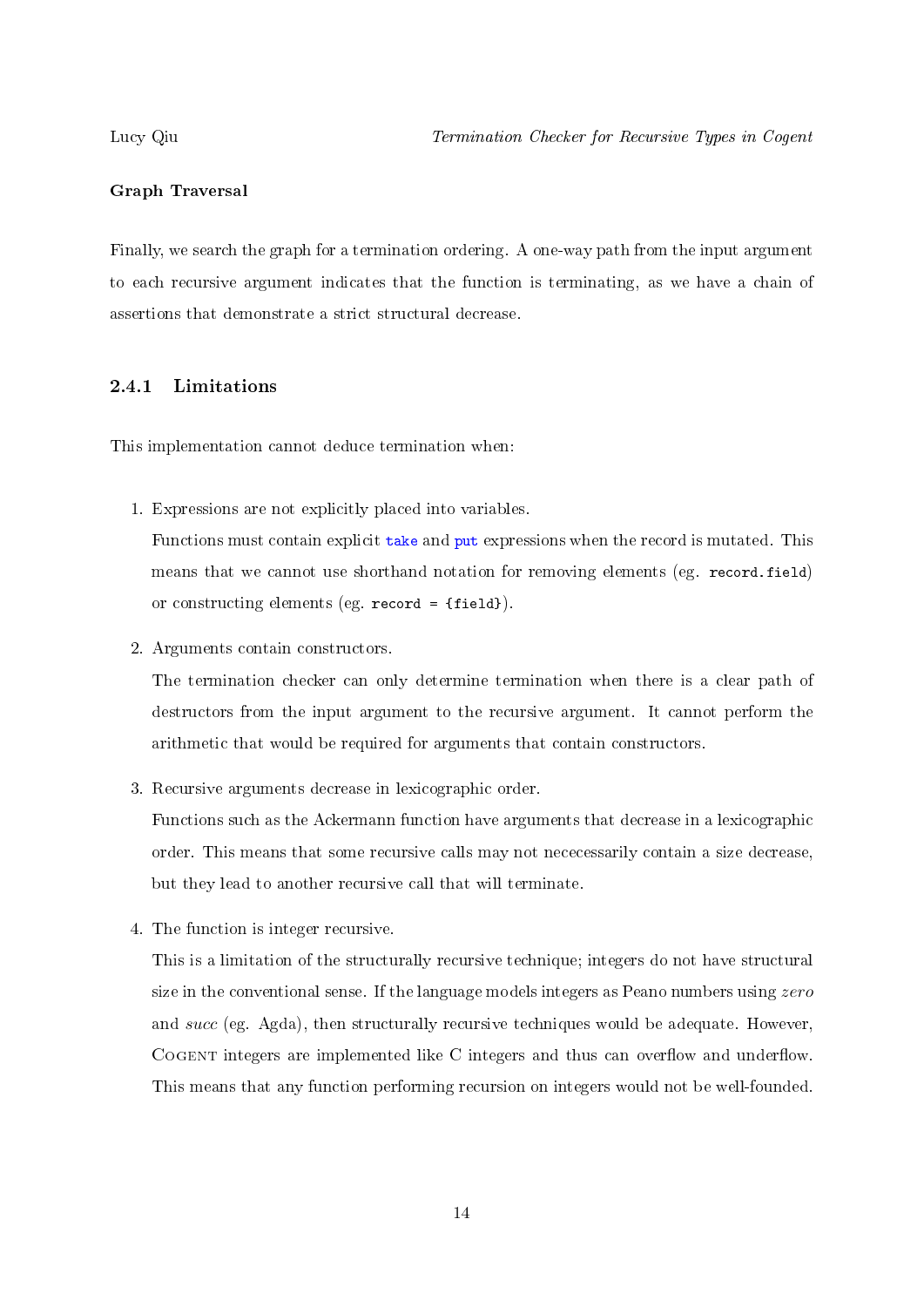## Chapter 3

## Completed Work

### 3.1 Termination Checker Algorithm

The current termination checker in MINIGENT takes inspiration from Isabelle's termination checker (Bulwahn et al., 2007) and Agda's foetus termination checker (Abel and Altenkirch, 2000). The implementation follows a similar approach to the algorithm used in Isabelle, with large changes to the first three components: generating measures, applying measures, and local descent. Isabelle uses a theorem prover to solve the proofs required by the termination checker; as Cogent and Minigent do not have theorem provers, we must look at alternative methods. The foetus termination checker uses a manual approach by extracting dependencies from the program code. We follow a similar method for local descent, however, as the foetus language is adapted from λ-calculus and does not contain the same expressions supported by MINIGENT, our traversal of the program code is completely different.

A brief overview of the algorithm is detailed below:

- 1. Measures: create a set of measures to use for size analysis, based on the type of the function argument. Each measure provides a different way to analyse the size of the function argument.
- 2. Local descent: apply each measure to each function argument (input and recursive) and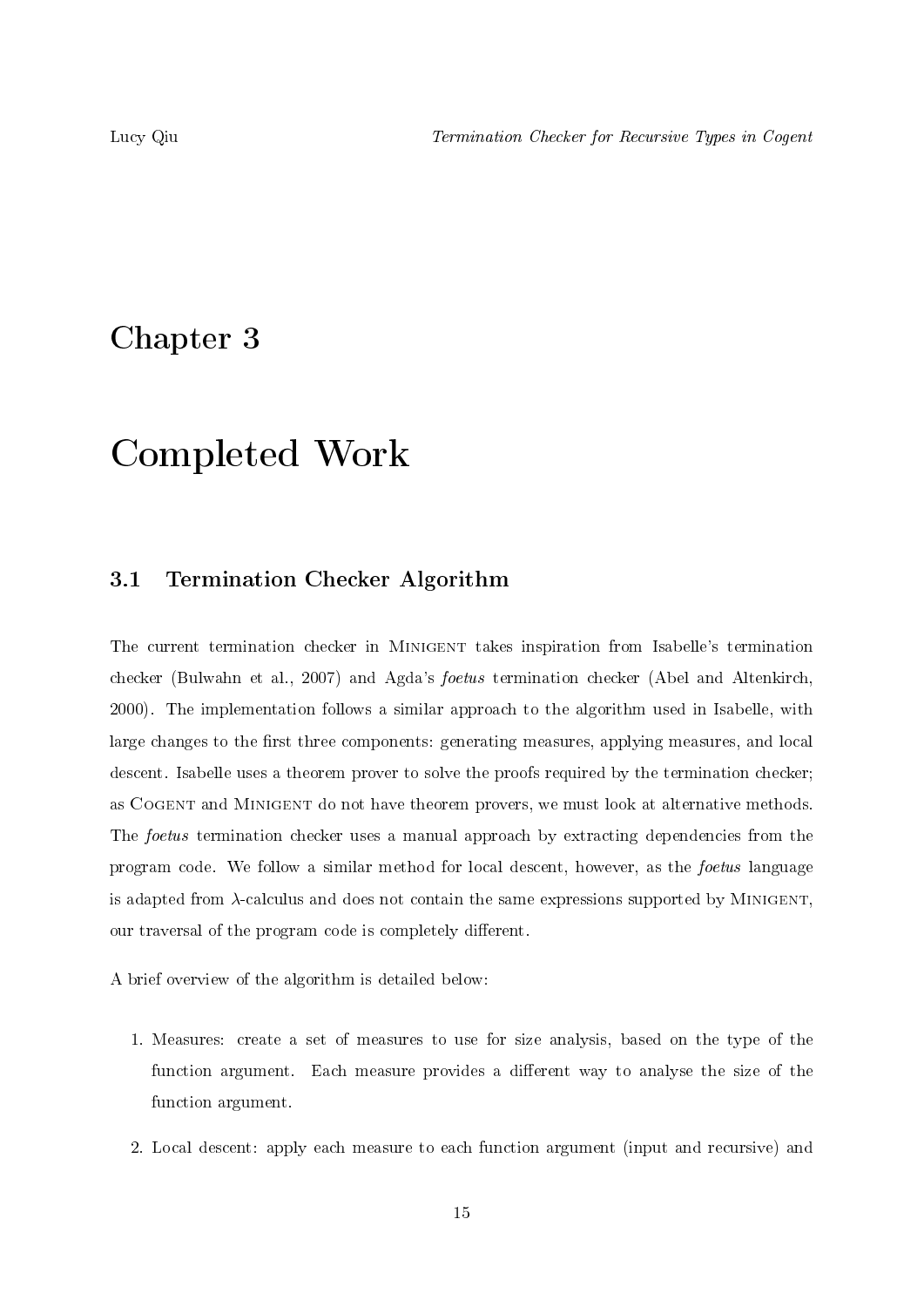$\overline{2}$ 

attempt to prove that the measure decreases at the recursive call. Collect the results into a matrix.

3. Global descent: search for a lexicographic termination ordering in the matrix to determine termination.

#### 3.1.1 Merge Example

We will use the following merge function (the merge part of mergesort) to describe the termination algorithm. In Minigent and Cogent, functions that take multiple arguments instead take a single record containing these arguments as fields of the record.

The following is an implementation of the merge function written in Haskell.

```
1 merge :: ([Int], [Int]) \rightarrow [Int]2 merge ([], ys) = ys
\text{supp}(x, []) = x\text{s}4 merge ((x:xs), (y:ys)) =5 if (x < y) then x:merge (xs, (y:ys))6 else y:merge ((x:xs), ys)
```
Below is an implementation of the merge function written in MINIGENT. MINIGENT is a barebone subset of Cogent that only considers the essential language features of Cogent. As such, it does not offer syntactic sugar over case expressions. Each case expression has two options and the second option must be expanded into another case expression if we are casing over  $n > 2$ options, or an esac expression for irrefutable matching. Hence the length of the following code.

The highlighted lines contain recursive calls. Line 1 contains the function alloc, which allocates space for an empty list structure. Lines 3 - 5 contain the function signature for merge. It takes in a record containing two recursive list types labelled with fields x and y, and returns a recursive list type.

alloc : Unit -> rec t { 1: < Nil Unit | Cons { data: U32, rest: t! }# > take }!;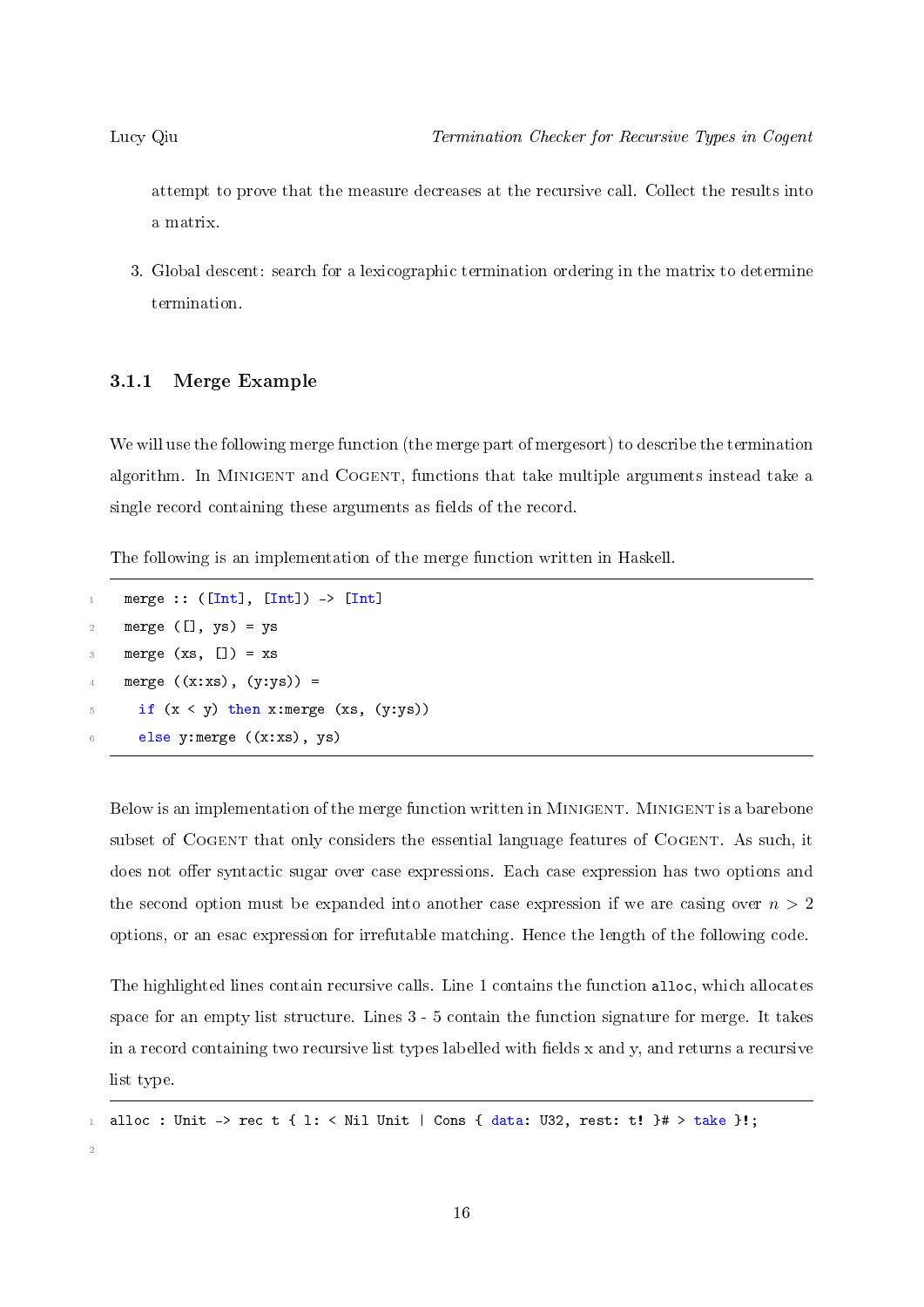```
3 merge : {x: rec t { 1: < Nil Unit | Cons { data: U32, rest: t! }# >}!,
4 , y: rec t { l: < Nil Unit | Cons { data: U32, rest: t! }# >}!}#
5 -> rec t { 1: < Nil Unit | Cons { data: U32, rest: t! }# >}!;
6 merge m =
7 case m.x.l of
     Nil u \rightarrow m.y
9 x ->
10 case x of
11 Cons xs ->
12 case m.y.l of
13 Nil u - m.x
14 | y - \rangle15 case y of
16 , Cons ys ->
17 if (xs.data < ys.data) then
18 , \vert let result = merge {x = xs.rest, y = m.y} in
19 , let item = alloc Unit in
20 let item1 =
21 put item.l :=
22 Cons {
23 data = ys.data,
24 rest = result
25 }26 in item1
27 else
28 1et result = merge \{x = m.x, y = ys.rest\} in
29 , 29 , 29 , 29 , 29 , 29 , 29 , 29 , 29 , 29 , 29 , 29 , 29 , 29 , 29 , 29 , 29 , 29 , 29 , 29 , 29 , 29 , 29 , 29 , 29 , 29 , 29 , 29 , 29 , 29 , 29 , 2930 let item1 =31 put item.1 :=
32 Cons \{33 data = xs.data,
34 rest = result
35 }36 in item1
```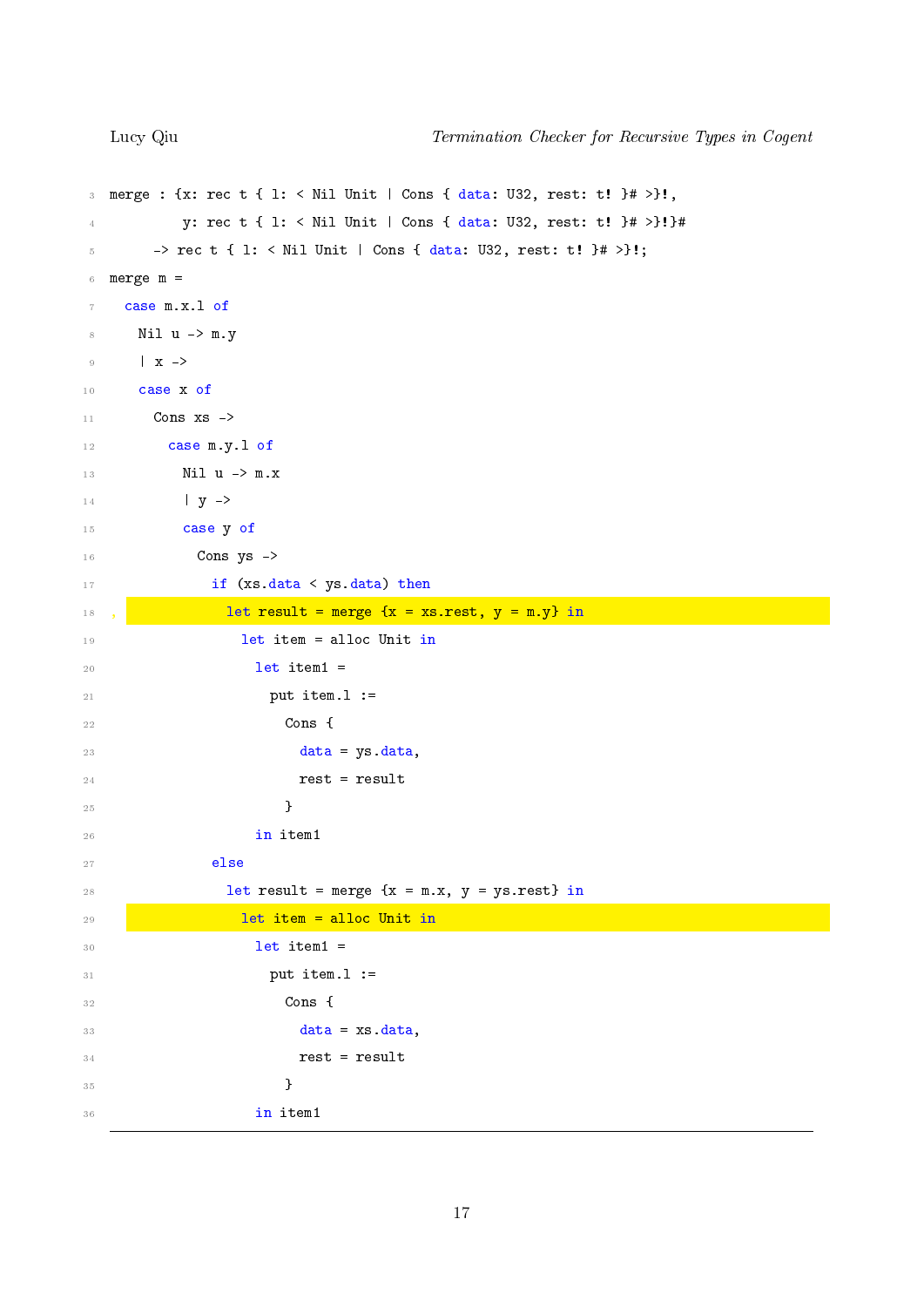#### 3.1.2 Measures

First, a set of measures based on the type of the function argument is created to use for size analysis. In Isabelle (Bulwahn et al., 2007), measures are functions that map (in this case) function arguments to natural numbers. The merge function takes in a pair of lists, so a suitable set of measures would be  $\{m_0 = fst, m_1 = snd\}$ . As we cannot pattern match on types in Minigent and Cogent like we can in Isabelle, our implementation uses a measure data structure where each node represents a function. The measure data structure is an n-ary tree with different nodes representing each type.

- Records: we generate a set of measure nodes that *project* each field, called  $Proj M$ . For each record encountered, the measure data structure is copied  $n$  times, where  $n$  is the number of fields in the record. A different field is attached to each copy.
- Variants: we generate the cartesian product of the different variant possibilities. For each variant encountered, we create a  $CaseM$  node containing n children. Each possibility becomes a child node.
- Primitive Types: leaf node, called PrimM.
- Recursive Parameter: leaf node, called RecParM.

Looking at the argument type of merge again:

```
{x: rec t { 1: < Nil Unit | Cons { data: U32, rest: t! }# >}!,
2 y: rec t { l: < Nil Unit | Cons { data: U32, rest: t! }# >}!}#
```
This is a record that contains two recursive list types. The recursive list type is a record that holds a single variant. The variant is either the primitive Nil constructor, or it constructs a record with a field containing a primitive and a field containing another list, indicated by the recursive parameter.

The corresponding set of measures would be: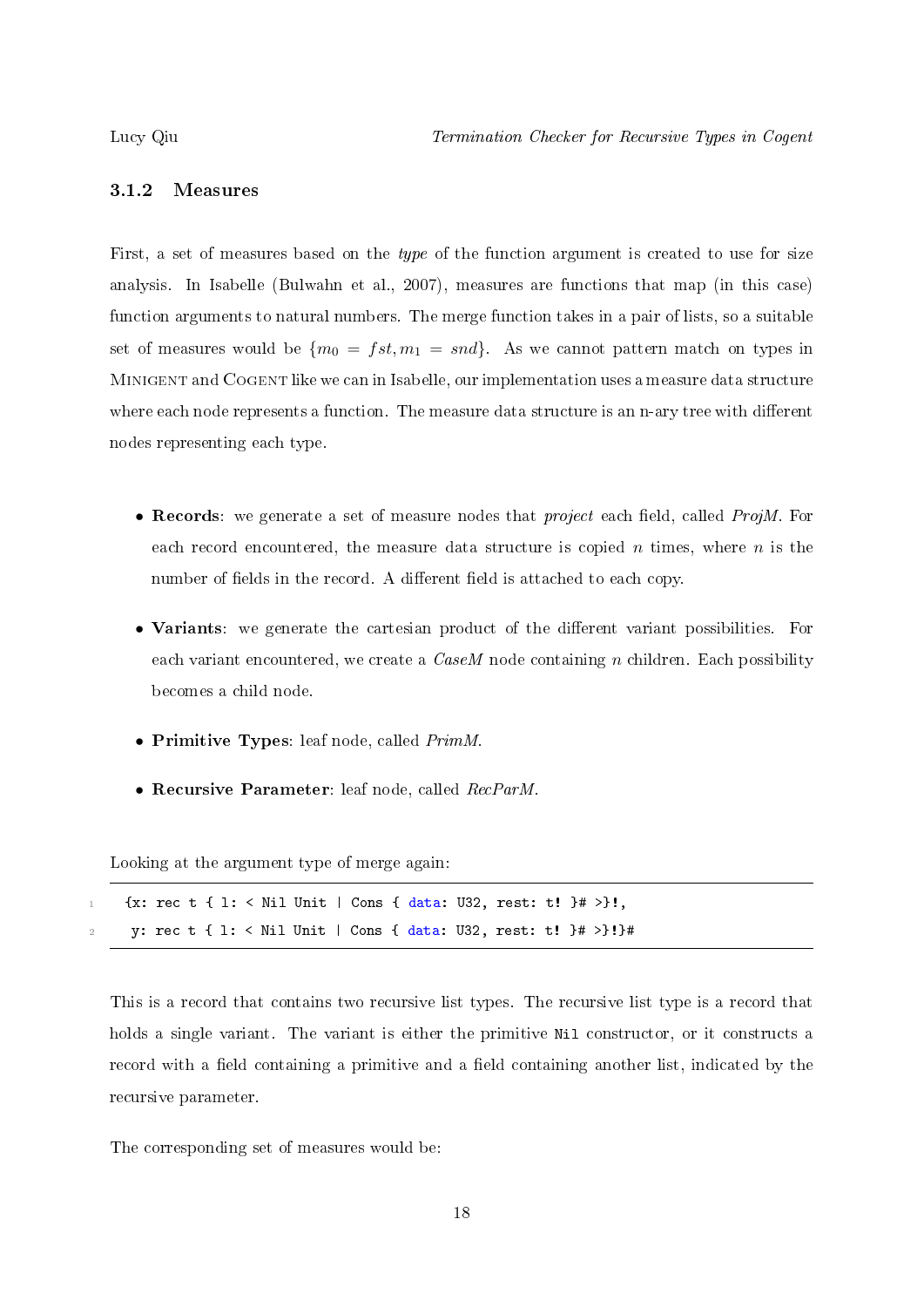$m_0 = ProjM \times (ProjM \ 1 \ (Case M \ [(\textbf{Nil}, PrimM), (\textbf{Cons}, ProjM \ \textbf{data} \ PrimM )]))$ 

 $m_1 = ProjM \times (ProjM \ 1 \ (Case M \ [(NiI, PrimM), (Cons, ProjM \ rest \ RecParM ) ]))$ 

 $m_2 = ProjM$  y (ProjM 1 (CaseM [(Nil, PrimM), (Cons, ProjM data PrimM)]))

 $m_3 = ProjM$  y (ProjM 1 (CaseM [(Nil, PrimM), (Cons, ProjM rest RecParM)]))

The blue elements indicate where the measures differ from each other. In more detail, consider the measure  $m_1$ :

 $m_1 = ProjM \times (ProjM 1 (Case M [(Nil, PrimM), (Cons, ProjM rest RecParM )]))$ 

The argument type of merge is a record containing two fields, x and y. The measure data structure  $m_1$  first projects the field x. x is a recursive record containing a single type l. The measure node then projects the field l. l is a variant that is constructed using either the Nil or Cons constructor. The measure node provides both choices. Variants, indicated by CaseM nodes, are the only measure nodes that branch into multiple children. The  $Nil$  constructor holds a primitive unit type. The Cons constructor holds a record. From this record, the measure node projects the field rest, which is a recursive parameter.

These measures represent the four ways we can analyse the argument; on either the x or y fields, and then on either the *data* or rest fields. The number of measures we have is essentially the number of base fields in the data type.

#### 3.1.3 Local Descent

The greatest challenge we faced during this thesis was implementing local descent. Local descent involves taking each (input, recursive) argument pair and applying each measure to them. For each pair, we should receive a list of  $n$  pairs, where  $n$  is the number of measures. Then we compare the measures on the input and recursive arguments to see if there is a size decrease at the recursive call for that measure.

To solve local descent, Isabelle uses auto, a classical logic solver that combines term rewriting,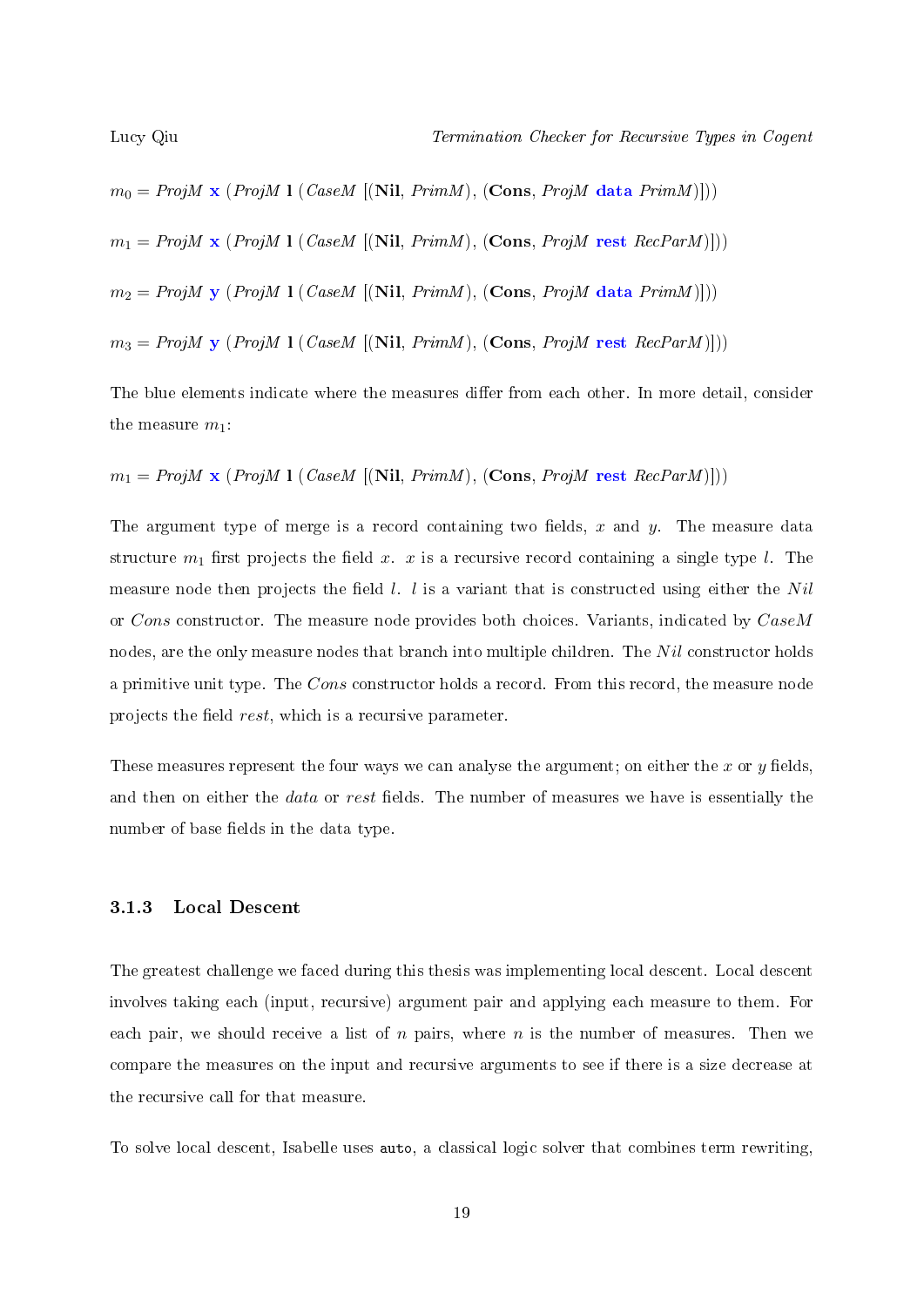classical reasoning, and some arithmetic. As Cogent does not have such a theorem prover, we implement an alternative method.

The termination checker previously used in Agda was first trialled in *foetus*, an experimental language based off of lambda calculus. The *foetus* termination checker performs local descent by extracting dependencies from the program and analysing how many times the input argument is unfolded before being recursed over. MINIGENT and foetus have different language features, so whilst our method is inspired from *foetus*, the implementation is different.

The implementation for local descent contains three major components:

- Create templates. Templates are data structures that describe the contents of the input and recursive arguments.
- Fill out two templates for each (input, recursive) argument pair.
- Apply measures to each template and compare the result to see if there is a decrease.

#### Templates

Templates are data structures that map out the contents of the function argument. They follow the same format as the actual type and are annotated with fresh variable names. These names map to expressions from the program code and are used for comparison later on.

A template for the argument of merge would look like this:

$$
\{(x, \_, \{(l, \_, \, [(Nil, \_, \, \text{Unit}), (Cons \_, \{(data, \_, \, \text{Int}), (rest, \_, \, \text{RecPar})\})]\}), (y, \_, \{ (l, \_, \, [(Nil, \_, \, \text{Unit}), (Cons \_, \{(data, \_, \, \text{Int}), (rest, \_, \, \text{RecPar})\} )]\})\}\})
$$

The underscores are placeholders for fresh variable names that are filled in after function traversal.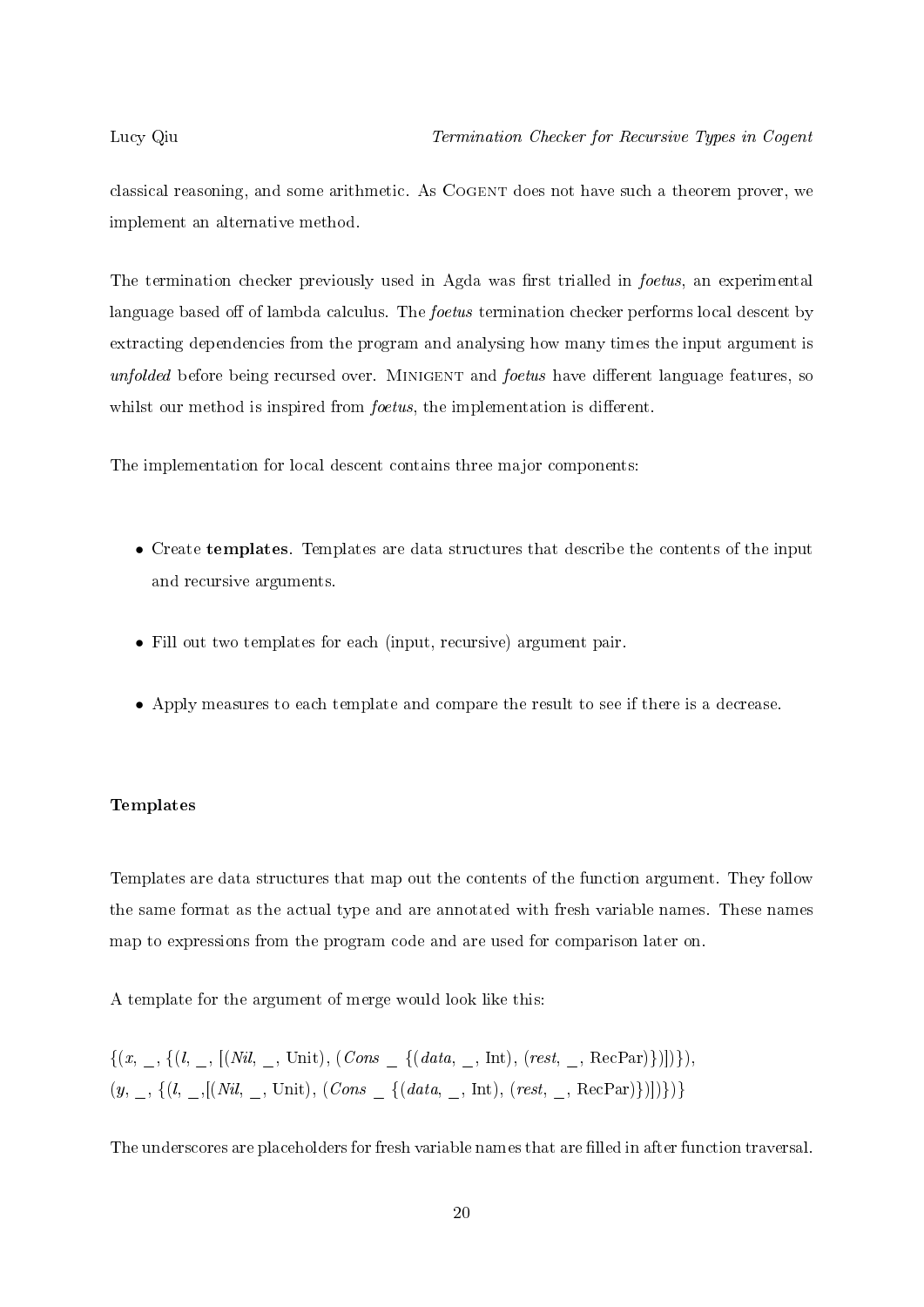#### Function Traversal

To complete the template, we traverse the program code and collect information on the structure of each function argument. This traversal must track three key pieces of information:

- Path: The input argument may take a different path of mutations through the program code to arrive at each recursive argument due to branching expressions. The specific path for each (input, recursive) argument pair relevant to that recursive call must be tracked.
- Structure: Collect enough information to flesh out the structure of each function argument (eg. at a variant type, select a specific branch and remove the others).
- Expressions: Remember key variables and expressions in the program code. When comparing sizes, having the structure is not enough; two list data types may have same structure, but not the same size. For example, consider two list elements with structures  $Cons\{n, t\}$  and Nil Unit, where n is an integer and t is a recursive parameter. We know for certain that the former is structurally larger than the latter. However, given two elements with the structure  $Cons\{n, t\}$ , there is no way of knowing if t refers to the same list or different lists across the two structures. To resolve this, fresh variable names are added;  $Cons\{n, t : \alpha\}$  and  $Cons\{n, t : \beta\}$ . The fresh variable names  $\alpha$  and  $\beta$  map to expressions in the program code. Then we can check to see the relationship between those expressions, if any.

With these requirements in mind, we perform a top-down traversal to collect the path for each (input, recursive) argument pair. At the terminus of each path we attach a fresh variable name mapped to the relevant 'leftover' expression when necessary. Then, the path is reversed and used to fill out the template.

In the merge function, we have our input call and our two recursive calls:

 $(Input, Rec1)$   $(m, \{x : xs.rest, y : m.y\})$  $(Input, Rec2)$   $(m, \{x : m.x, y : ys.rest\})$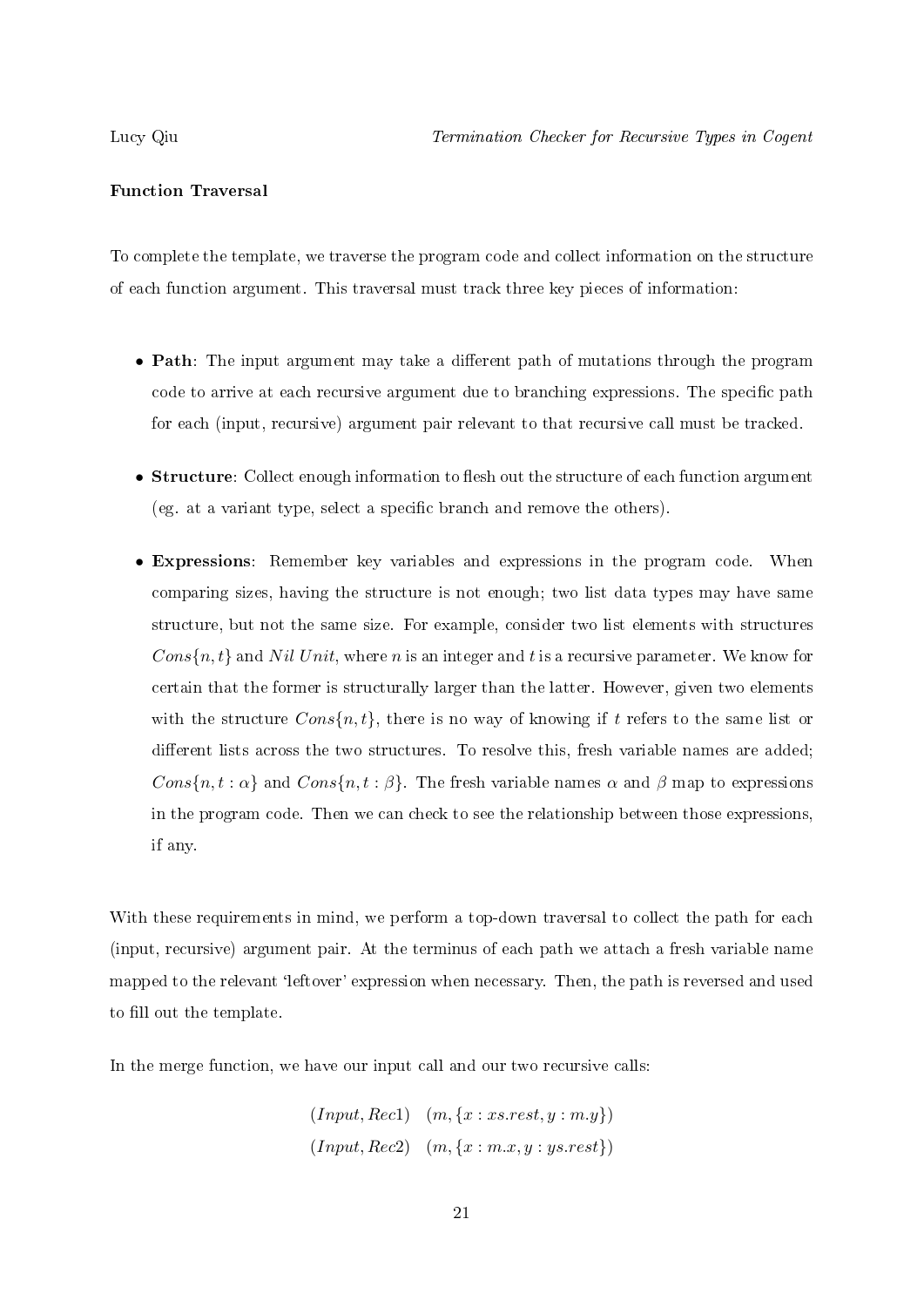After traversing the function and filling in the templates, we get:

| Argument Pair | <i>Template Pair</i>                                                                                     |  |  |  |
|---------------|----------------------------------------------------------------------------------------------------------|--|--|--|
|               | $(Input, Rec1) \quad (\{(x : \delta \dots xs. rest : \alpha), y : \gamma\}, \{x : \alpha, y : \gamma\})$ |  |  |  |
|               | $(Input, Rec2) \qquad (\{x : \delta, (y : \gamma  y s. rest : \beta)\}, \{x : \delta, y : \beta\})$      |  |  |  |

Here, the Greek letters refer to fresh variable names.  $\alpha$  maps to xs.rest and  $\beta$  maps to ys.rest. δ maps to x and γ maps to y. The ellipses refer to other parts of the template, omitted for clarity. In this case, it implies  $\alpha < \delta$  and  $\beta < \gamma$ , where  $\epsilon$  means 'structurally smaller than'.

Templates are used to map out the *structure* of the arguments; fresh variable names are used to link the structures together so that they are comparable.

#### Applying Measures

Given a measure and a template, we match and remove corresponding nodes. A recursive parameter indicates that we have entered another structure and the structural size count is incremented. After applying the measures, we should end up with a structural size count and a fresh variable name referencing the last element of the template.

Consider  $m_1$  applied to the first element of the pair  $(Input, Rec1)$ .

 $m_1 = ProjM \times (ProjM \ 1 \ (Case M \ [(Nil, PrimM), (Cons, ProjM \ rest \ RecParM )]))$ 

 $template_{Input} = \{(\mathbf{x}, \mu, \{(l, \_), [(Cons \_ \{(data, \_), Int), (rest, \alpha, RecPar)\})]), (\mathbf{y}, \beta)\}$ 

Bold text indicates a field name or a constructor name that is part of the argument type. Greek letters refer to fresh variable names. Normal text indicates a Cogent type (eg. RecPar).

The template and the measures should correspond, given that they are both built around the type of the same argument. In this case, the first node of the measure, ProjM  $x$ , projects the x field of a record. The first element in the template is a record referenced by the fresh variable  $\mu$ . It contains two fields,  $x$  and  $y$ . The measure node and the template node match on the field  $x$ . We take the field  $x$  and continue reducing, similar to cancelling out terms in algebra. When we arrive at the  $\textit{CaseM}$  measure node, there are two options, Nil and Cons. The corresponding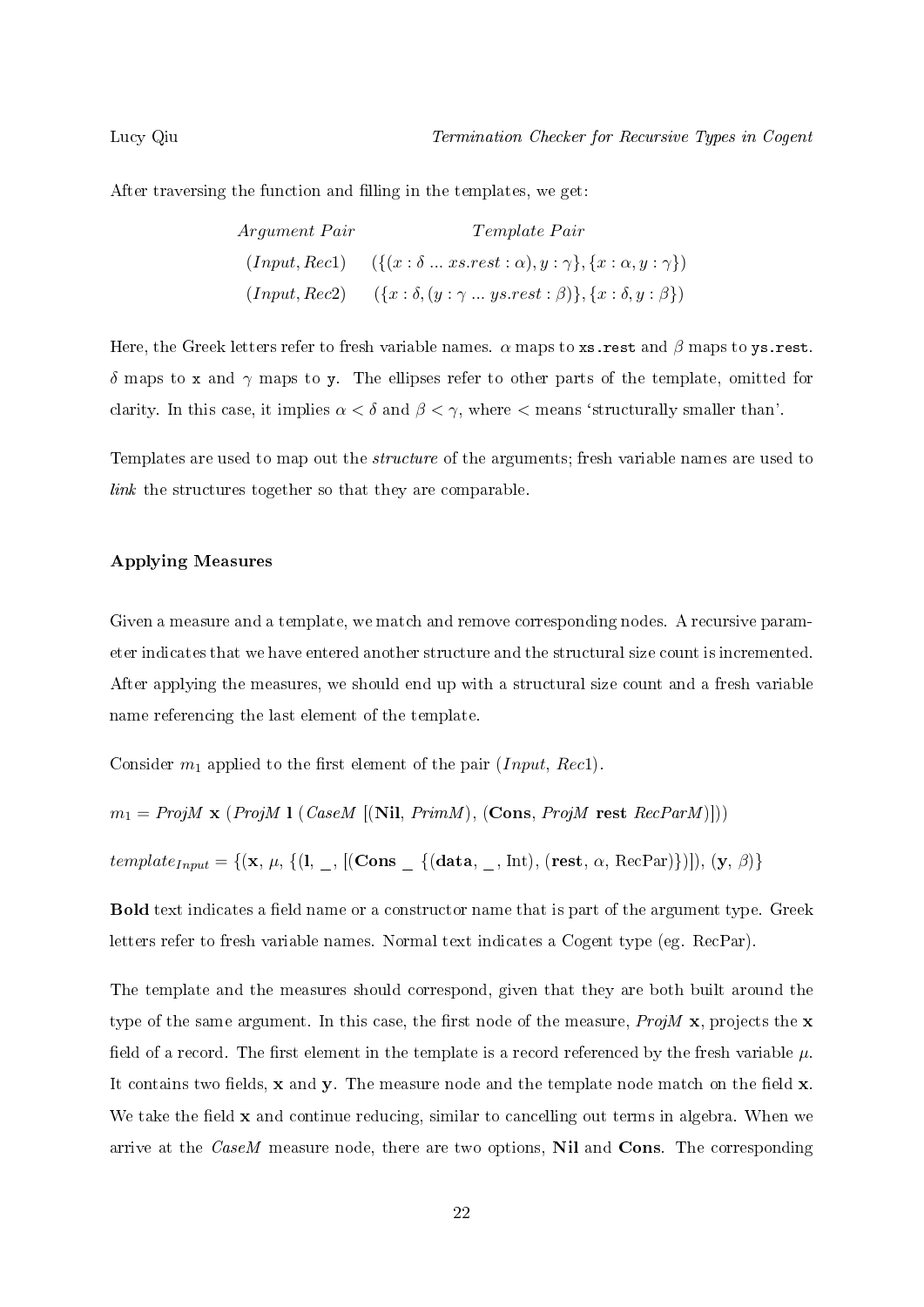variant in the template has only one option Cons; this is because the function traversal collected the path taken by that recursive call. The template nodes branch on records; the measure nodes do not. The measure nodes branch on variants; the template nodes do not. This means that we can always decide which path to continue down. Finally, we arrive at the fresh variable  $\alpha$ . This is a recursive parameter, indicating that we have performed one unfolding, so we increment the structural size count.

Thus, applying  $m_1$  to the template of the input argument results in the pair  $(\alpha, 1)$ .

Consider the same measure  $m_1$  applied to the template for the recursive argument, Rec1.

 $m_1 = ProjM \times (ProjM \mid (Case M \mid (Nil, PrimM), (Cons, ProjM \text{ rest } RecParM)]))$ 

 $template_{Rec1} = \{x : \alpha, y : \gamma\}$ 

The template is fairly sparse. After projecting the x field, we are left with the pair  $(\alpha, 0)$ .

#### Comparison

We have three structural size relations:  $\{<, =, ?\}$ . These indicate whether one element is structurally smaller than, structurally equal to or unknown when compared to another element. A recursive argument that is structurally greater than the input argument is also labelled as unknown.

Pairs are compared lexicographically. If the fresh variable names refer to the same expression, then we compare the structural size count for  $\langle$  or  $\equiv$ . If the fresh variable names refer to unrelated expressions we have an unknown.

Comparing the recursive result  $(\alpha, 0)$  with the input result  $(\alpha, 1)$  in the previous example, it's clear that there is a decrease in the recursive call along the measure  $m_1$  and we get the relation  $(\alpha, 0) < (\alpha, 1)$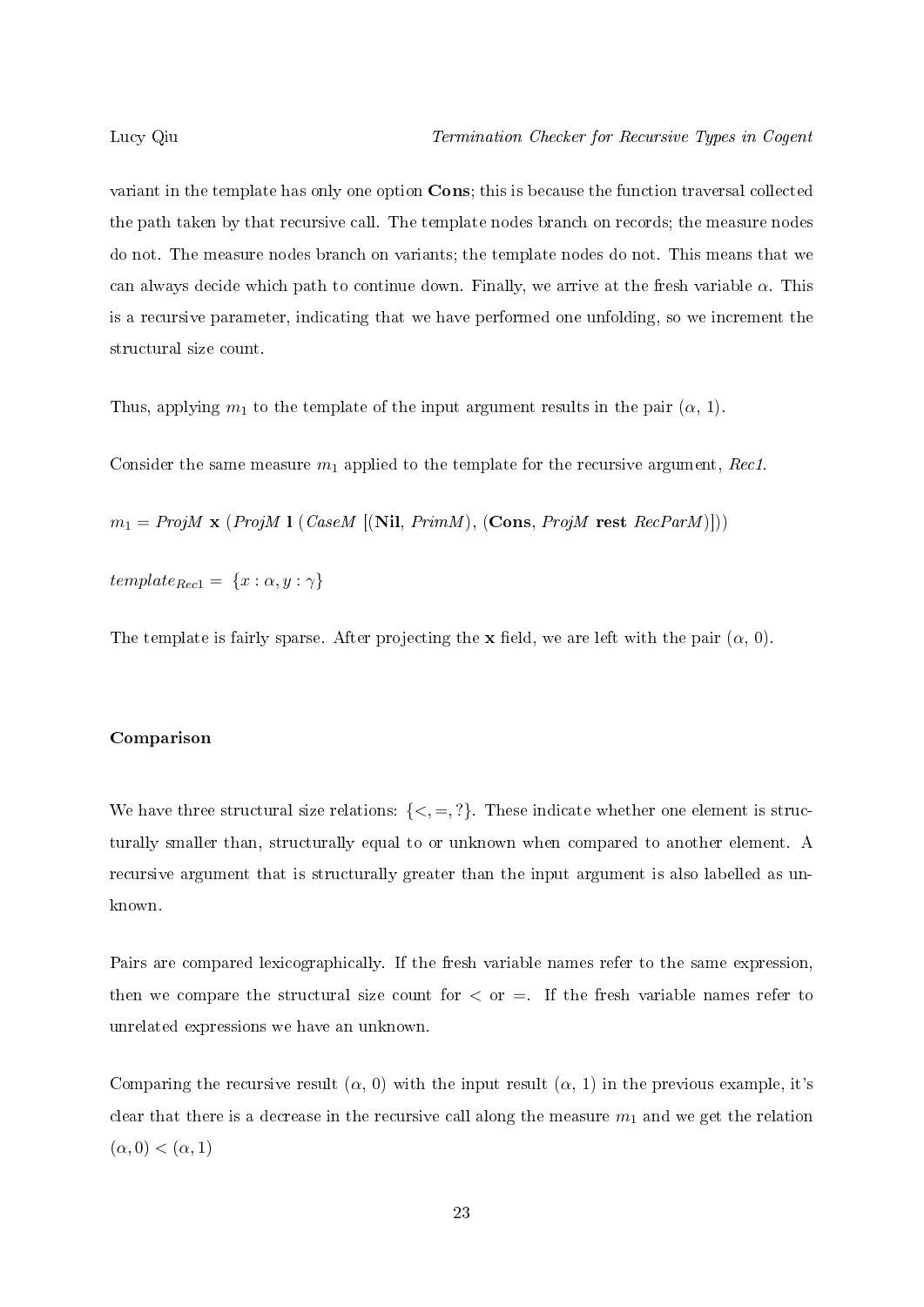#### Local Descent

The entire process looks like this:

First, traverse the function expression and fill in a template for each function argument. Create pairs of (input, recursive) templates.

| <i>Argument Pair</i> | <i>Template Pair</i>                                                                                    |  |  |  |
|----------------------|---------------------------------------------------------------------------------------------------------|--|--|--|
|                      | $(Input, Rec1) \quad (\{(x : \delta \dots x. rest : \alpha), y : \gamma\}, \{x : \alpha, y : \gamma\})$ |  |  |  |
| (Input, Rec2)        | $(\{x : \delta, (y : \gamma \dots y \cdot rest : \beta)\}, \{x : \delta, y : \beta\})$                  |  |  |  |

Apply each measure to each argument:

| <i>Argument Pair</i> | <i>Template Pair</i>                                                                                     | $m_0$ | m <sub>1</sub>            | mә | m <sub>3</sub>            |
|----------------------|----------------------------------------------------------------------------------------------------------|-------|---------------------------|----|---------------------------|
|                      | $(Input, Rec1) \qquad (\{(x : \delta \dots x. rest : \alpha), y : \gamma\}, \{x : \alpha, y : \gamma\})$ |       | $((\alpha,1),(\alpha,0))$ |    | $((\gamma,0),(\gamma,0))$ |
| (Input, Rec2)        | $(\{x : \delta, (y : \gamma \dots y \cdot rest : \beta)\}, \{x : \delta, y : \beta\})$                   |       | $((\delta,0),(\delta,0))$ |    | $((\beta,1),(\beta,0))$   |

 $m_0$  and  $m_2$  measure on the integer field of the list structure. At the moment, all measures on primitive types default to the zero function. That is, we consider all integers to have 0 structural size and have omitted them for clarity.

Comparing the pairs from the last four columns of the previous matrix, we receive by lexicographic ordering of the pairs:

$$
m_0 \t m_1 \t m_2 \t m_3
$$
  
\n
$$
(\alpha, 0) < (\alpha, 1) \t (\gamma, 0) = (\gamma, 0)
$$
  
\n
$$
(\delta, 0) = (\delta, 0) \t (\beta, 0) < (\beta, 1)
$$

Again, the columns  $m_0$  and  $m_2$  are comparing on integers, and result in equality as all integers are considered to have the same structural size.

The resultant matrix from local descent, where each row refers to a recursive call, and each column refers to a measure:

> $=$   $<$   $=$   $=$  $=$   $=$   $<$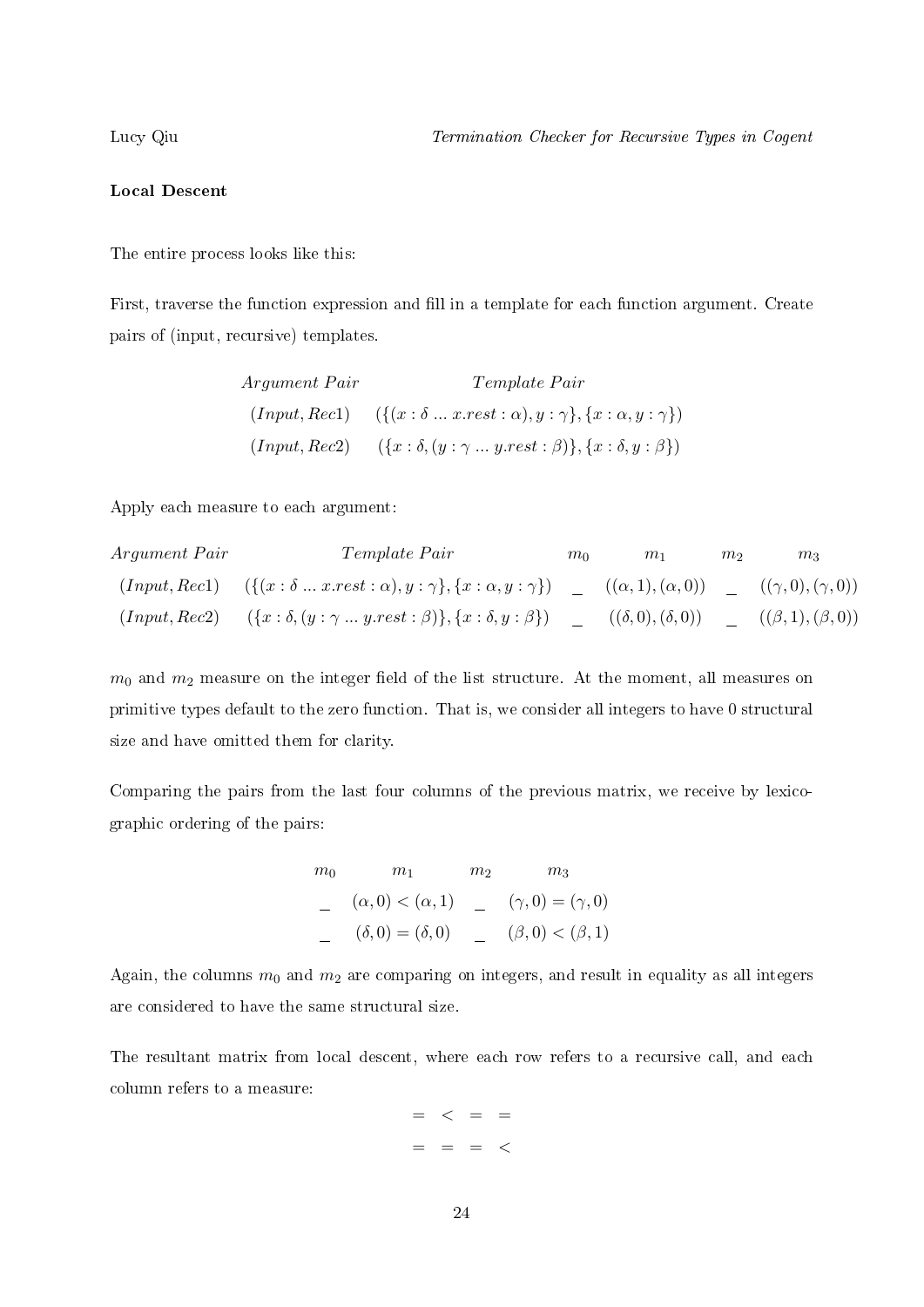#### 3.1.4 Global Descent

Global descent involves searching for a lexicographic termination ordering in the matrix. The algorithm (Bulwahn et al., 2007) is as follows:

- Find a column with at least one < and no ? (unknowns)
- Remove each row that has  $a <$  in the chosen column
- Repeat until the matrix is empty (terminates) or cannot be reduced further (does not terminate)

The matrix we received from local descent is reducible by taking the second column (which has one  $\leq$  and no unknowns), removing the first row, and then taking the last column (which now has one < and nothing else) and removing the single remaining row.

Each row in the matrix represents a different recursive call and each column represents a different measure. Finding a column with at least one < and no ? relations indicates that at least one recursive call will decrease and none will increase in size, for that measure. The terminating recursive calls are removed (rows containing < in the selected column). Having an unknown in the matrix does not necessarily make it unsolvable, as some recursive functions may have calls that increase certain fields before decreasing. The key is to ensure that the recursive calls that do increase eventually enter recursive calls that decrease (eg. the Ackermann function). This algorithm essentially finds a path that will result in a lexicographic termination ordering.

#### 3.2 Minigent Test Suite

To trial this implementation of the termination checker, we have created a suite of Minigent recursive functions. These include:

• Simple recursive functions, eg. sum list, count nodes, filter, concat. There are versions that are verbose, concise, and ones that contain variable shadowing.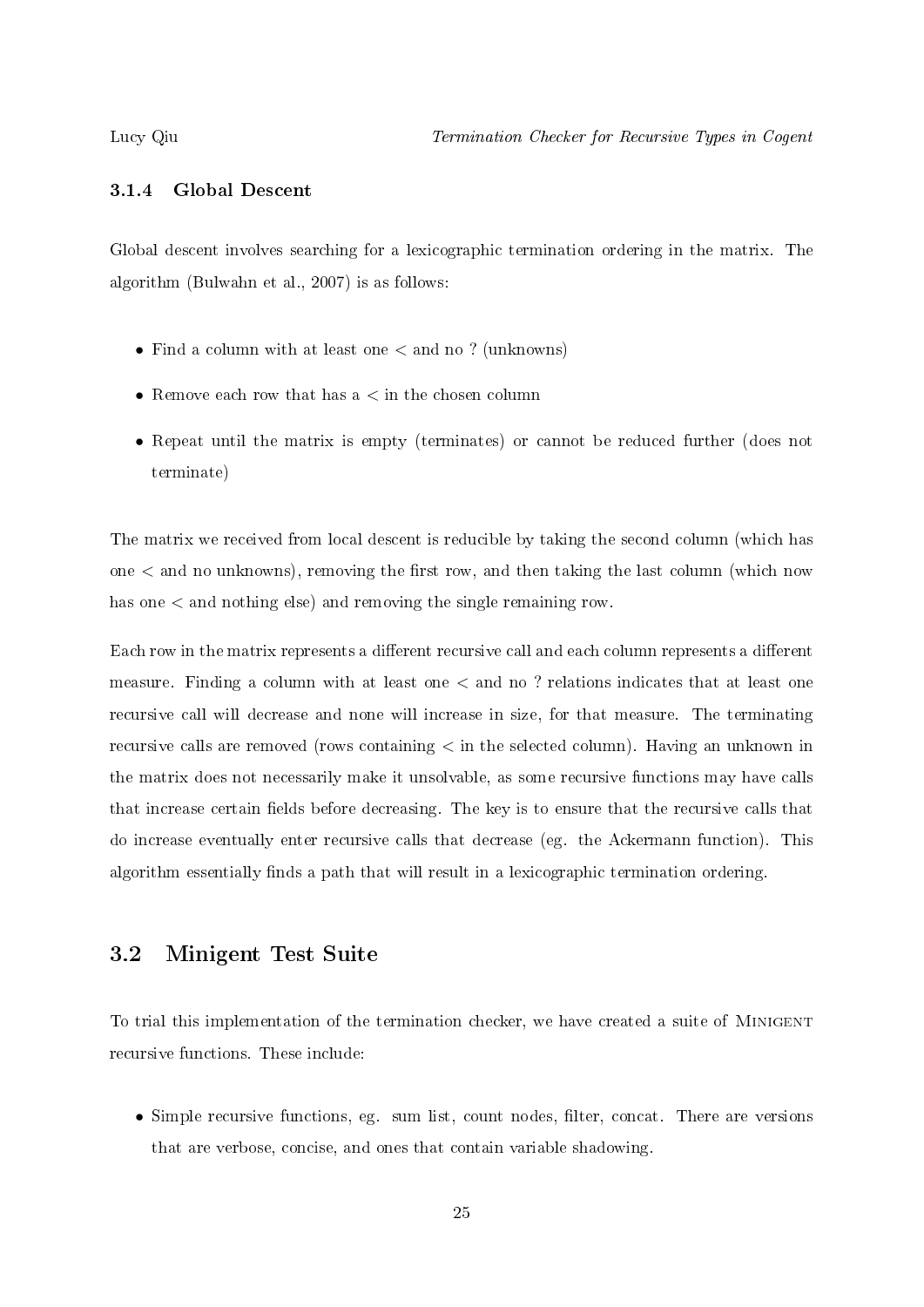- Lexicographic recursive functions, eg. merge, slow deallocator
- Recursive functions that call other recursive functions, eg. quicksort
- Integer recursive functions eg. addition
- Non-terminating examples (to ensure that termination checker fails when it should)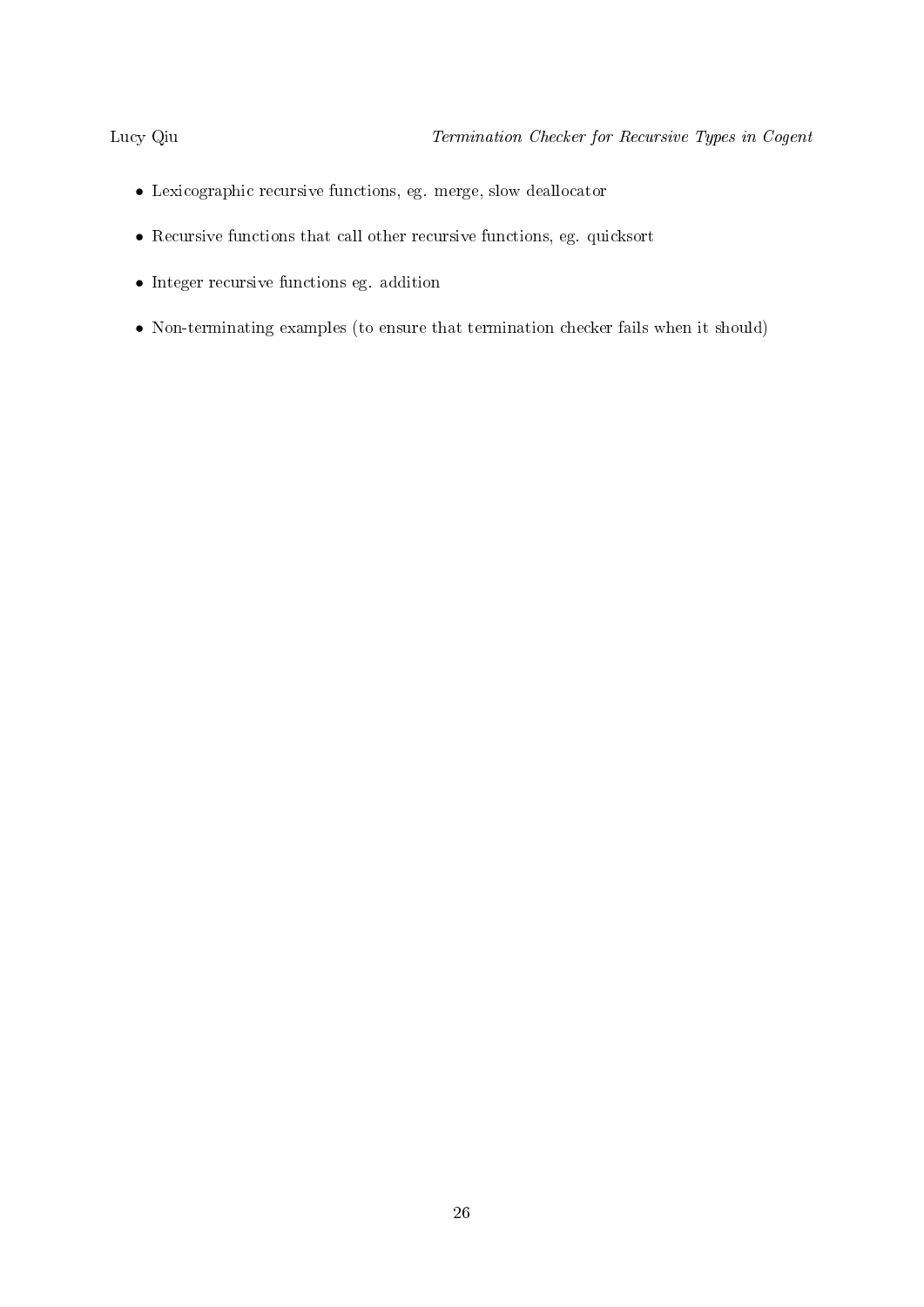## Chapter 4

# Limitations and Future Work

### 4.1 Branching Arguments

Currently, the termination checker cannot handle functions that take in branching arguments. For example:

recFun (case x of A -> ...  $\mid$  B b -> ...  $\mid$  ...)

However, this is only a problem in Minigent, as Cogent will normalise functions before the termination checking phase.

### 4.2 Nested Functions

At the moment, the termination checker cannot deduce termination when external functions are called inside a recursive function. For example, consider this implementation of quicksort in Haskell:

```
1 quicksort :: [Int] -> [Int]
2 quicksort [] = []
3 quicksort (x:xs) = (quicksort 1te) ++ [x] ++ (quicksort gt)
```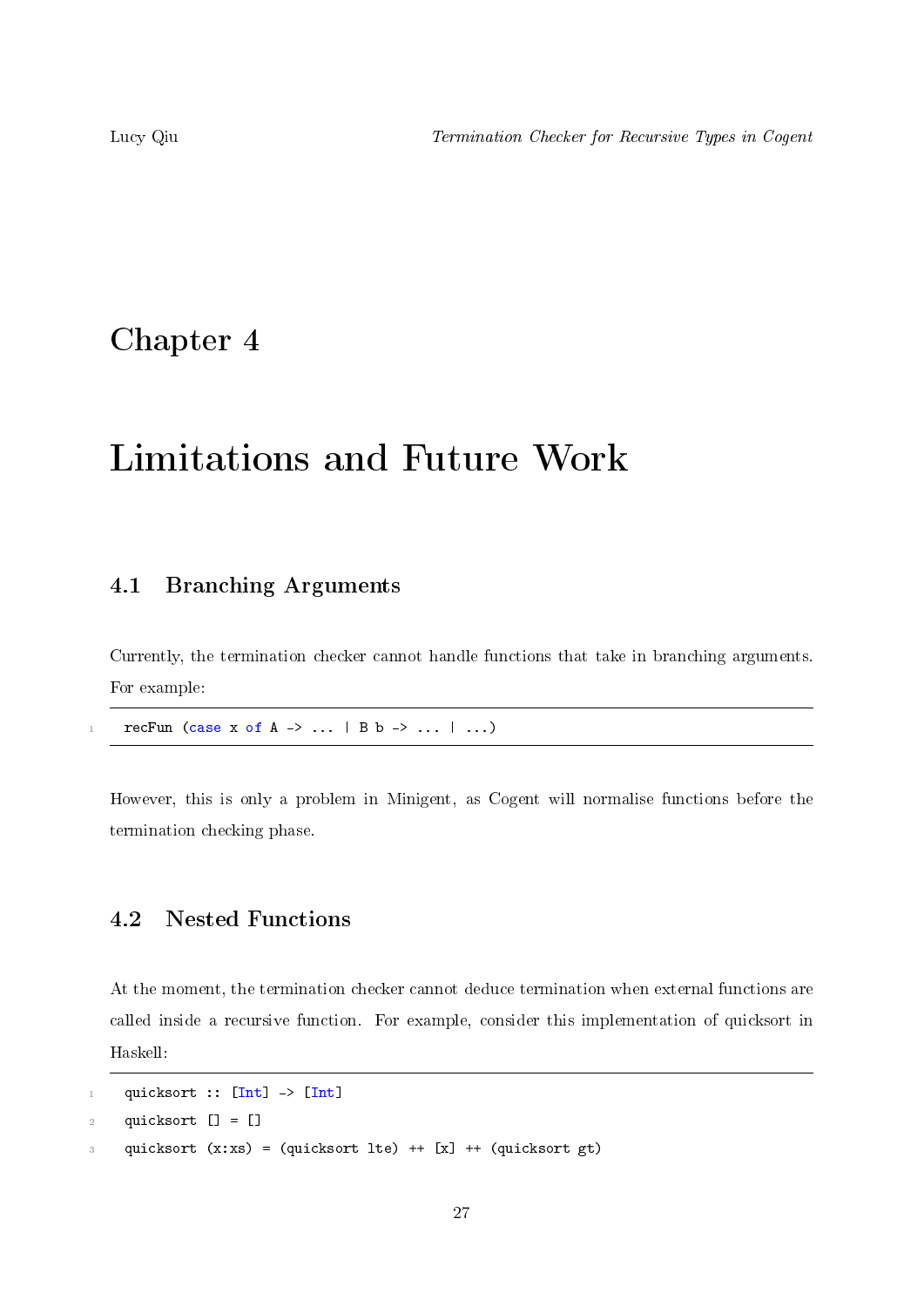```
where lte = filter (\leq x) xs
     gt = filter (> x) xs
```
The filter function is an unknown; we don't have any information how it modifies the structural size of its argument, if at all.

A potential fix for this is to add size annotations for functions to indicate if they increase, decrease, or do nothing to the structural size of their argument.

#### 4.3 Integer Recursion

At the moment, the termination checker can only identify structurally recursive functions. In Agda, integers are represented as Peano numbers using zero and succ. The same representation is used for negative numbers. In such a representation, integers are structures and a structurally recursive termination checker naturally recognises integer recursive functions. In Cogent however, integers are C-like and can overflow and underflow. They do not have a structural size in the conventional sense, as they are not made up of constructors. This means that a structurally recursive termination checker is unable to recognise common functions that perform integer recursion. For example, recursive add:

```
add :: Nat -> Nat -> Nat
2 add 0 y = yadd x \ y = add (x-1) (y+1)
```
The general method discussed above can be extended to use non-structural measures for integers. One measure for integers is the absolute value; the integer 5 would be considered structurally larger than the integer 4, which would be considered structurally larger than 0, the least element. Recall that structurally recursive functions must be well-founded; they must perform recursion over well-founded sets. In this case, our absolute-value integer set would have 0 as its least element. After including a measure for integers, we would also have to alter the local descent algorithm to take into account integers, arithmetic expressions and integer comparison. Finally,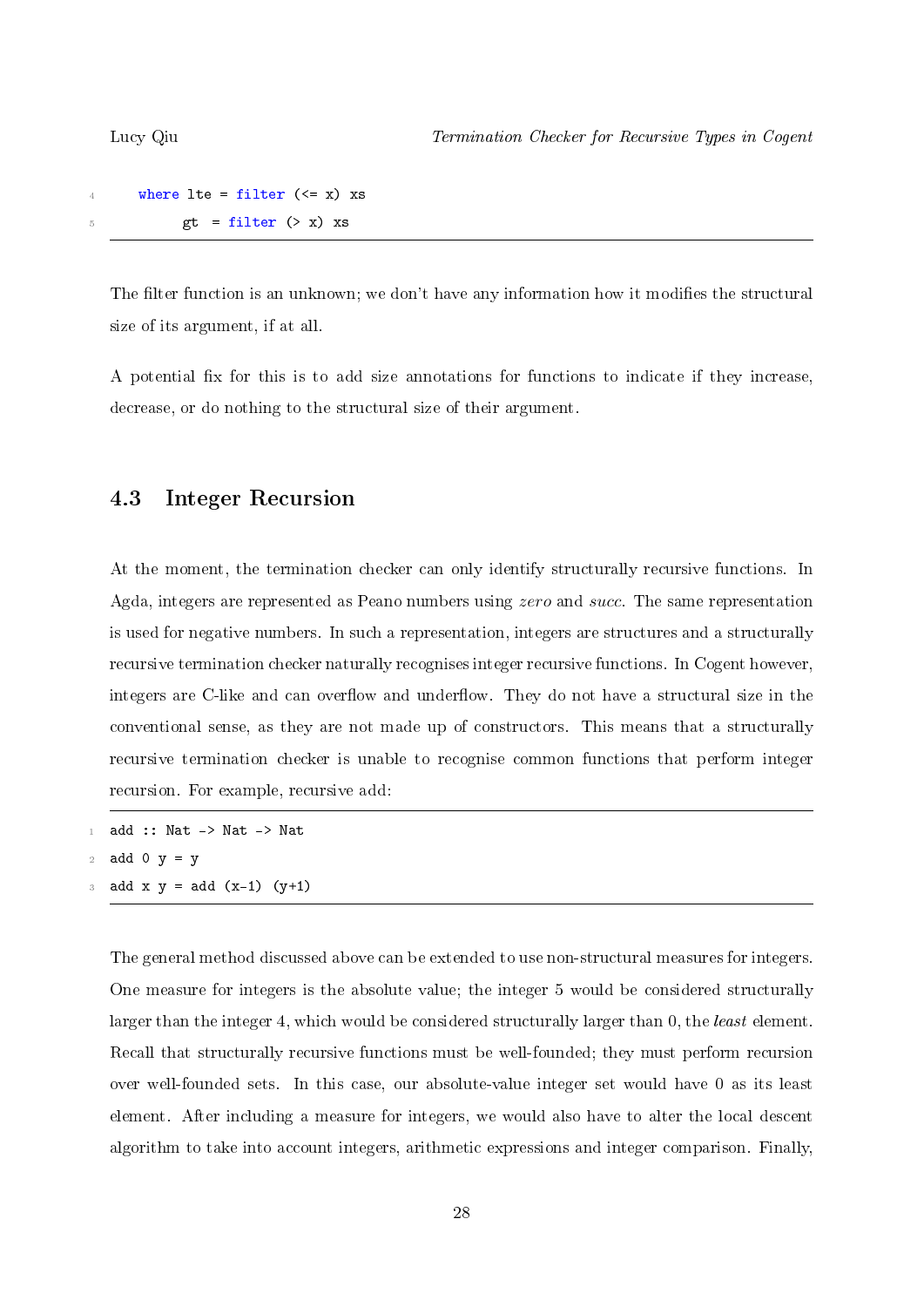a constraint solver is required to resolve arithmetic expressions before size comparisons can be completed.

#### 4.4 Custom Measures

A potential extension to the current termination checker is to allow user-dened measures. This approach is moving closer to the idea of type annotations Abel (2010) discussed earlier. Type annotations place all responsibility on the programmer to annotate sizes for each function and requires an alteration of the type system. Custom measures are different in that they allow the user to *optionally* provide a measure to help the termination checker for more difficult recursive functions. This would not interfere with the type system and in most cases the programmer would not be burdened. More investigation is required to determine how powerful and effective custom measures can be in comparison to the methods of structural recursion and type annotation.

Adding custom measures would be a fairly large task. A measure language is required and measure annotations must be passed through the compiler phases until the termination checker. These custom measures must also be integrated with the current termination checker, which is a significant amount of work.

Custom measures is the stepping stone towards manual termination proofs. Ideally, for particularly gnarly cases, the user should have the option of providing their own termination proof. At the moment, we've implemented a flag that toggles termination checking for each function, which can perhaps be extended to these projects.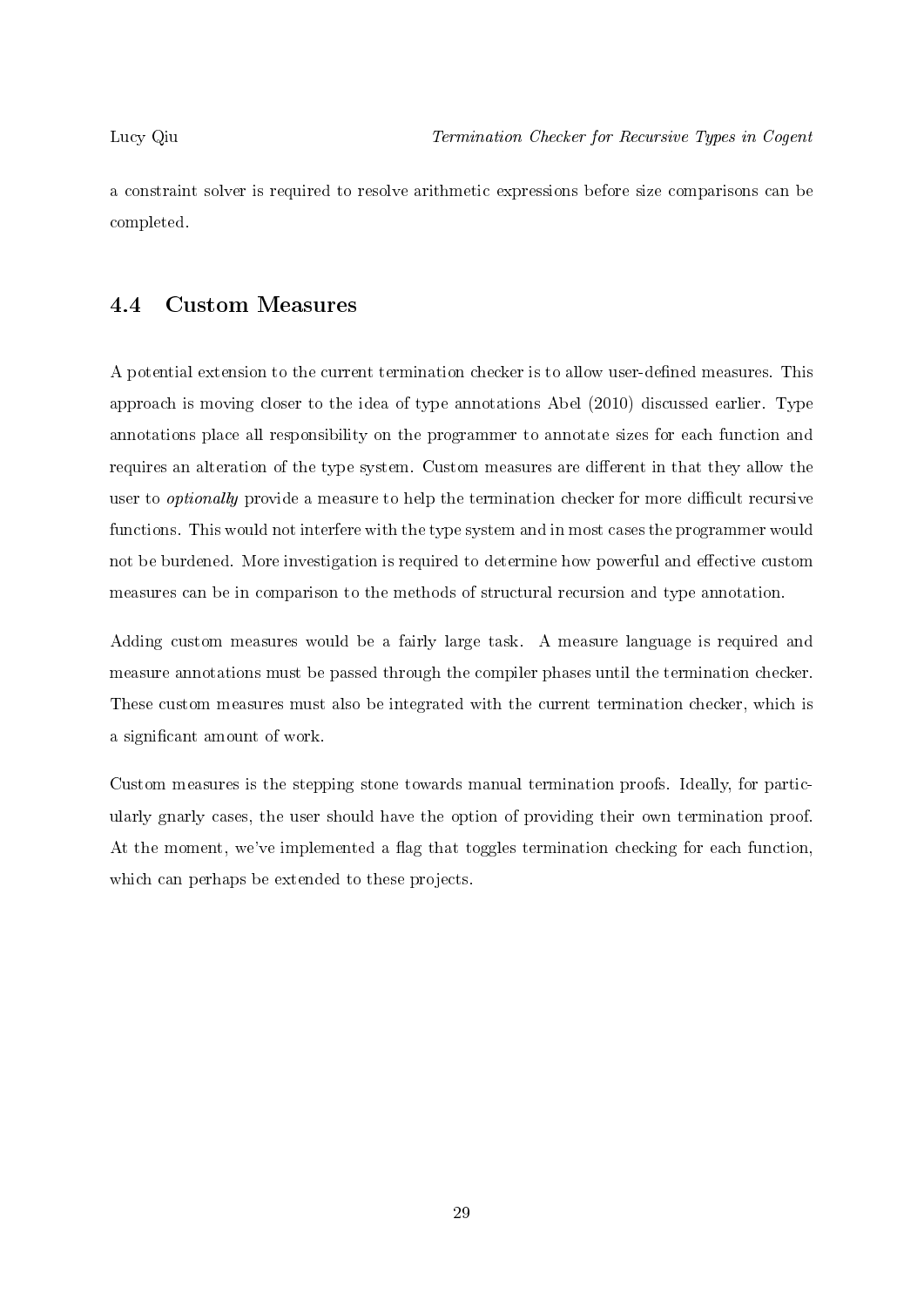# Bibliography

Abel, A. (2004). Termination checking with types. ITA,  $38:277-319$ .

- Abel, A. (2010). Miniagda: Integrating sized and dependent types. In Bove, A., Komendantskaya, E., and Niqui, M., editors, PAR, volume 43 of EPTCS, pages 14–28.
- Abel, A. and Altenkirch, T. (2000). A predicative analysis of structural recursion. Journal of Functional Programming, 12.
- Amani, S., Hixon, A., Chen, Z., Rizkallah, C., Chubb, P., O'Connor, L., Beeren, J., Nagashima, Y., Lim, J., Sewell, T., Tuong, J., Keller, G., Murray, T. C., Klein, G., and Heiser, G. (2016). Cogent: Verifying high-assurance file system implementations. In Conte,  $T$ . and Zhou,  $Y$ . editors,  $ASPLOS$ , pages 175-188. ACM.
- Bulwahn, L., Krauss, A., and Nipkow, T. (2007). Finding lexicographic orders for termination proofs in isabelle/hol. volume  $4732$ , pages  $38-53$ .
- Colson, L. (1991). About primitive recursive algorithms. Theor. Comput. Sci.,  $83(1)$ :57–69.
- Coquand, T. and Paulin, C. (1988). Inductively defined types. In COLOG-88, International Conference on Computer Logic, Tallinn, USSR, December 1988, Proceedings, pages 50–66.
- Murray, E. (2019). Recursive types for cogent.
- Nipkow, T., Wenzel, M., and Paulson, L. C. (2002). Isabelle/HOL: A Proof Assistant for Higher-Order Logic. Springer-Verlag, Berlin, Heidelberg.
- O'Connor, L. (2019). Type Systems for Systems Types. PhD thesis, University of New South Wales. Computer Science & Engineering.
- O'Connor, L., Chen, Z., Rizkallah, C., Amani, S., Lim, J., Murray, T. C., Nagashima, Y., Sewell,  $T_{\cdot}$ , and Klein,  $G_{\cdot}$  (2016). Refinement through restraint: bringing down the cost of verification. In Proceedings of the 21st ACM SIGPLAN International Conference on Functional Programming, ICFP 2016, Nara, Japan, September 18-22, 2016, pages 89-102.
- Telford, A. and Turner, D. (2000). A hierarchy of languages with strong termination properties. Technical Report TR 2-00, Computing Lab, University of Kent at Canterbury, The Computing Laboratory, The University, Canterbury, Kent, CT2 7NF. Paper currently under revision.
- Wadler, P. (1990a). Linear types can change the world! In *Programming concepts and methods:* Proceedings of the IFIP Working Group 2.2, 2.3 Working Conference on Programming Concepts and Methods, Sea of Galilee, Israel, 2-5 April, 1990, page 561.